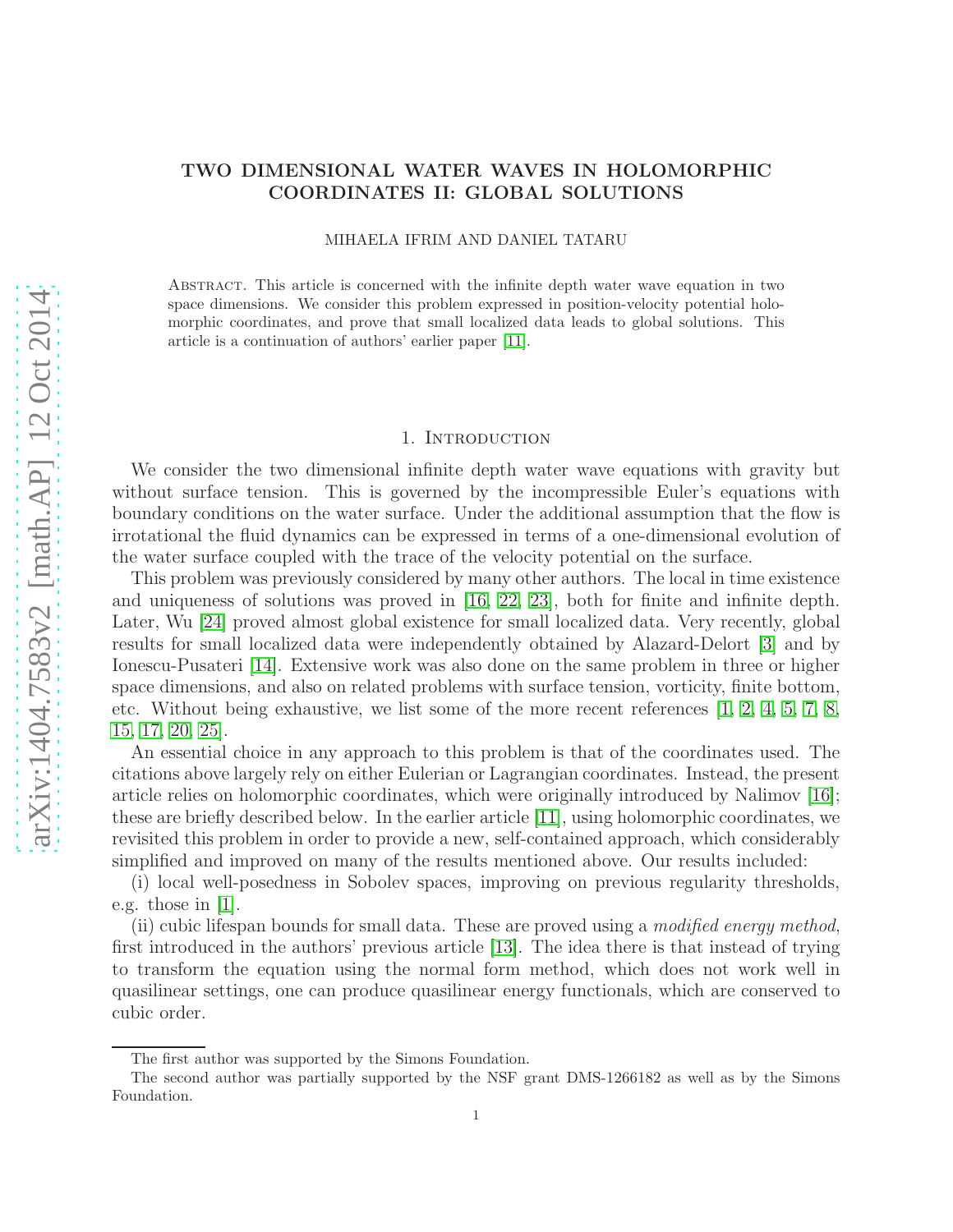(iii) almost global well-posedness for small localized data, refining and simplifying Wu's approach in [\[24\]](#page-20-3).

Here we improve the result in (iii) to a global statement, drastically improving and simplifying the earlier results of Alazard-Delort [\[3\]](#page-19-1) and by Ionescu-Pusateri [\[14\]](#page-19-2).

We first recall the set-up and the equations. We denote the water domain at time t by  $\Omega(t)$ , and the water surface at time t by Γ(t). We think of Γ(t) as being asymptotically flat at infinity. Rather than working in cartesian coordinates and the Eulerian setting, we use time dependent coordinates defined via a conformal map  $\mathcal{F} : \mathbb{H} \to \Omega(t)$ , where  $\mathbb H$  is the lower half plane,  $\mathbb{H} := {\alpha + i\beta : \beta < 0}$ . We also have  $\mathcal{F}(\mathbf{R}) = \Gamma(t)$ . We call these the holomorphic coordinates.

The real variable  $\alpha$  is then used to parametrize the free surface  $\Gamma(t)$ . We say that a function of  $\alpha$  is holomorphic if its Fourier transform is supported in  $(-\infty, 0]$ . They can be described by the relation  $P f = f$ , where the projector operator P to negative frequencies can be defined using the Hilbert transform  $H$  as

$$
P := \frac{1}{2}(I - iH).
$$

Our variables  $(Z, Q)$  are functions of t and  $\alpha$  which represent the position of the water surface  $\Gamma(t)$ , respectively the holomorphic extension of the velocity potential restricted to  $\Gamma(t)$ , expressed in the holomorphic coordinates. In view of our choice of coordinates, it is natural to consider the evolution of  $(Z, Q)$  within the closed subspace of holomorphic functions within various Sobolev spaces.

In position-velocity potential holomorphic coordinates the equations have the form

$$
\begin{cases} Z_t + FZ_{\alpha} = 0\\ Q_t + FQ_{\alpha} - i(Z - \alpha) + P\left[\frac{|Q_{\alpha}|^2}{J}\right] = 0, \end{cases}
$$

where

$$
F := P\left[\frac{Q_{\alpha} - \bar{Q}_{\alpha}}{J}\right], \qquad J := |Z_{\alpha}|^2.
$$

For the derivation of the above equations we refer the reader to [\[11\]](#page-19-0),  $Appendix A$ . With the substitution  $W := Z - \alpha$  they become

(1.1) 
$$
\begin{cases} W_t + F(1 + W_\alpha) = 0 \\ Q_t + FQ_\alpha - iW + P\left[\frac{|Q_\alpha|^2}{J}\right] = 0, \end{cases}
$$

where

<span id="page-1-0"></span>
$$
F = P\left[\frac{Q_{\alpha} - \bar{Q}_{\alpha}}{J}\right], \qquad J = |1 + W_{\alpha}|^2.
$$

We can also differentiate and rewrite the system in terms of the diagonal variables

$$
(\mathbf{W}, R) := \left(W_{\alpha}, \frac{Q_{\alpha}}{1 + W_{\alpha}}\right).
$$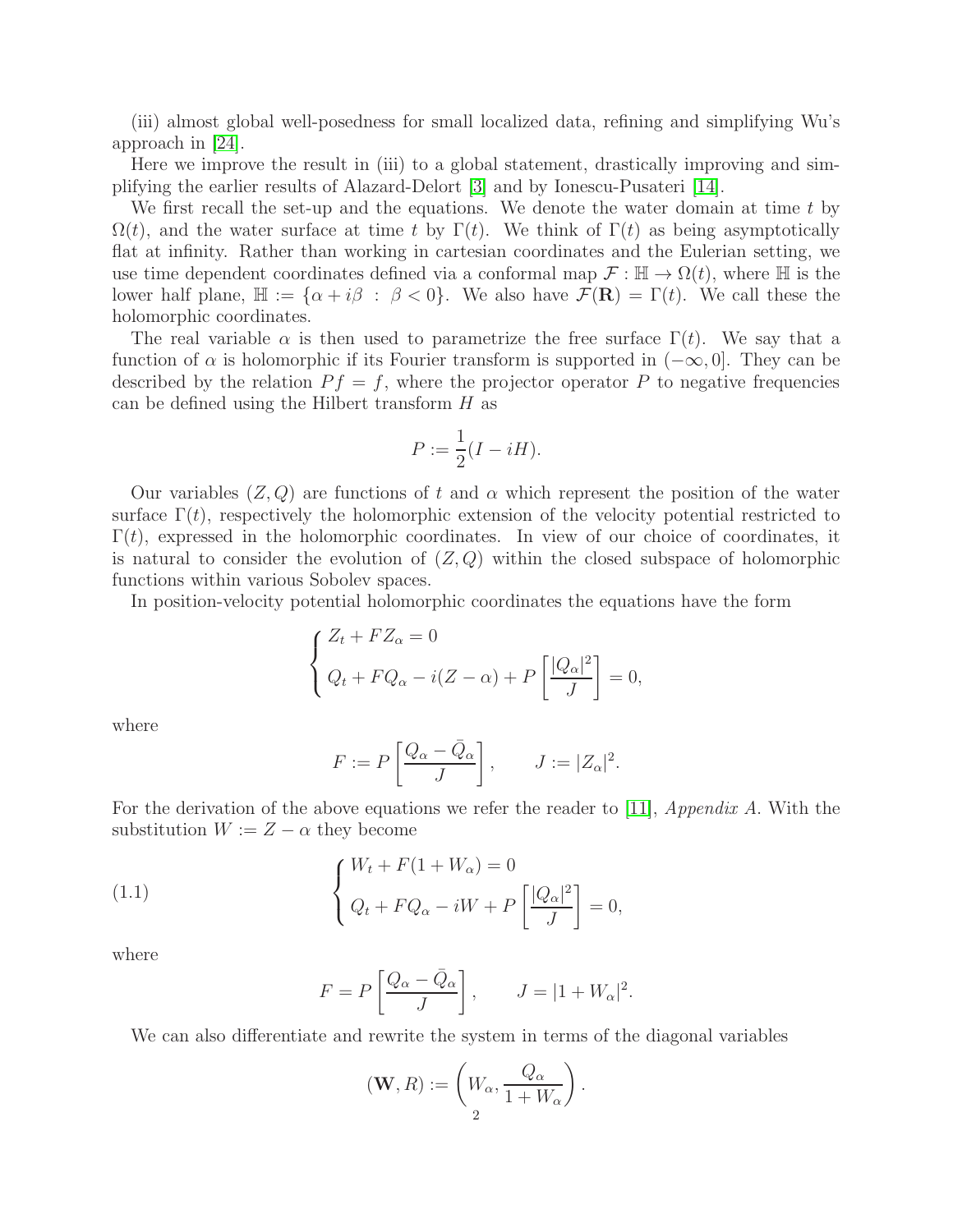This yields the self-contained system

(1.2) 
$$
\begin{cases} \mathbf{W}_t + b\mathbf{W}_\alpha + \frac{(1+\mathbf{W})R_\alpha}{1+\bar{\mathbf{W}}} = (1+\mathbf{W})M \\ R_t + bR_\alpha = i\left(\frac{\mathbf{W}-a}{1+\mathbf{W}}\right), \end{cases}
$$

where the real *advection velocity* b is given by

<span id="page-2-1"></span>
$$
b := P\left[\frac{Q_{\alpha}}{J}\right] + \bar{P}\left[\frac{\bar{Q}_{\alpha}}{J}\right],
$$

and the real frequency-shift a is

$$
a := i \left( \bar{P} \left[ \bar{R} R_{\alpha} \right] - P \left[ R \bar{R}_{\alpha} \right] \right).
$$

The auxiliary function  $M$  has the expression

$$
M := \frac{R_{\alpha}}{1 + \bar{\mathbf{W}}} + \frac{\bar{R}_{\alpha}}{1 + \mathbf{W}} - b_{\alpha} = \bar{P}[\bar{R}Y_{\alpha} - R_{\alpha}\bar{Y}] + P[R\bar{Y}_{\alpha} - \bar{R}_{\alpha}Y],
$$

written in terms of  $Y$  given by

<span id="page-2-0"></span>
$$
Y := \frac{\mathbf{W}}{1 + \mathbf{W}}.
$$

In particular, we remark that the linearization of the system [\(1.1\)](#page-1-0) around the zero solution is a dispersive partial differential equation of the form

(1.3) 
$$
\begin{cases} w_t + q_\alpha = 0 \\ q_t - iw = 0. \end{cases}
$$

Now we recall the function spaces introduced in [\[11\]](#page-19-0). The system [\(1.3\)](#page-2-0) is a well-posed linear evolution in the space  $\mathcal{H}_0$  of holomorphic functions endowed with the  $L^2 \times \dot{H}^{\frac{1}{2}}$  norm. A conserved energy for this system is

$$
E_0(w,r) = \int \frac{1}{2} |w|^2 + \frac{1}{2i} (r\bar{r}_\alpha - \bar{r}r_\alpha) d\alpha.
$$

The nonlinear system [\(1.1\)](#page-1-0) also admits a conserved energy, which has the form

$$
E(W,Q) = \int \frac{1}{2} |W|^2 + \frac{1}{2i} (Q\bar{Q}_{\alpha} - \bar{Q}Q_{\alpha}) - \frac{1}{4} (\bar{W}^2 W_{\alpha} + W^2 \bar{W}_{\alpha}) d\alpha.
$$

As suggested by the above energy, the function spaces for the differentiated water wave system [\(1.2\)](#page-2-1) are the spaces  $\mathcal{H}_n$  endowed with the norm

$$
\|(\mathbf{W}, R)\|_{\mathcal{H}_n}^2 := \sum_{k=0}^n \|\partial_{\alpha}^k(\mathbf{W}, R)\|_{L^2 \times \dot{H}^{\frac{1}{2}}}^2,
$$

where  $n \geq 1$ .

To describe the lifespan of the solutions we define the control norms

$$
A := \|\mathbf{W}\|_{L^{\infty}} + \|Y\|_{L^{\infty}} + \|D^{\frac{1}{2}}R\|_{L^{\infty} \cap B_2^{0,\infty}},
$$

respectively

$$
B := \|D^{\frac{1}{2}}\mathbf{W}\|_{BMO} + \|R_{\alpha}\|_{BMO}.
$$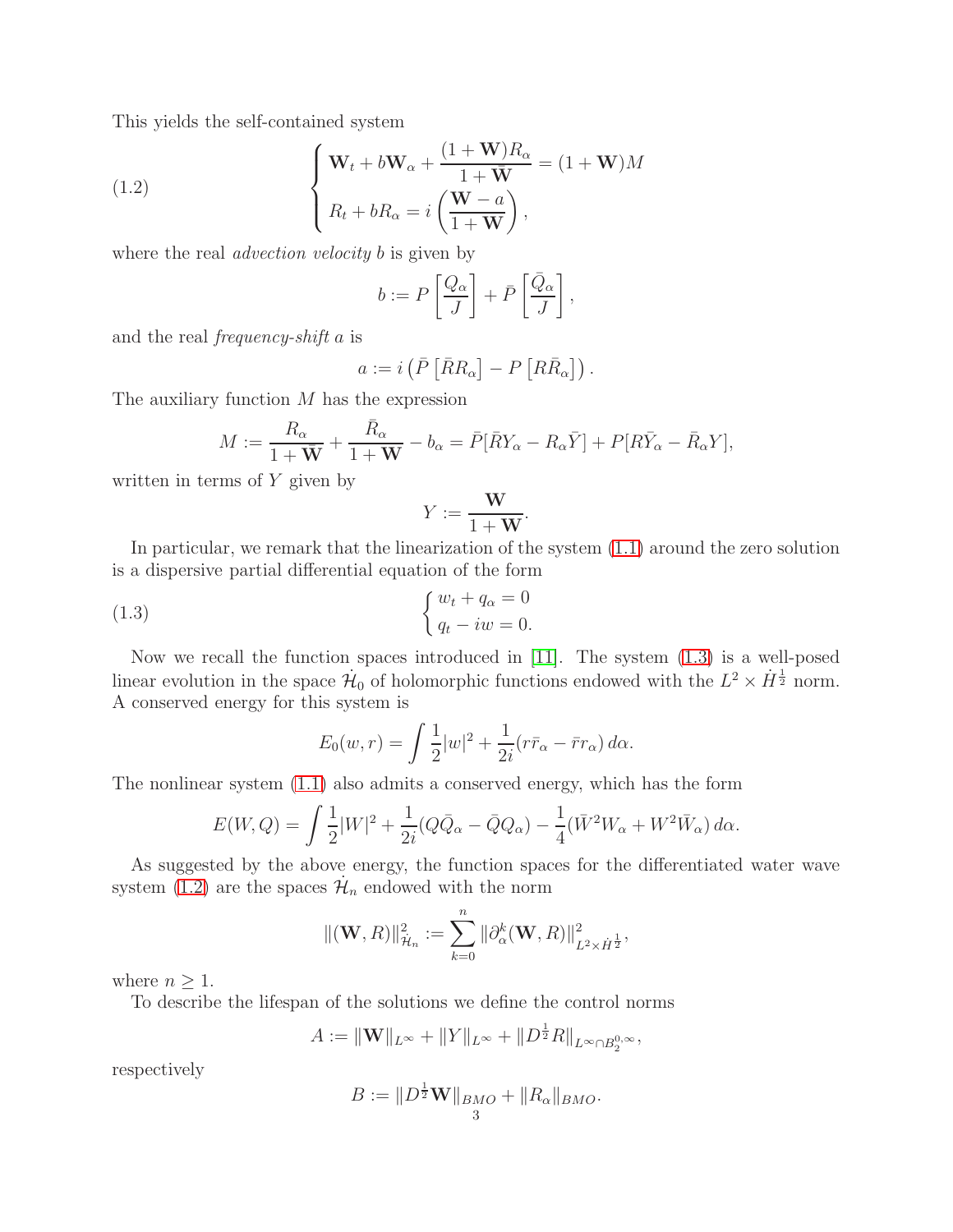Here A is a scale invariant quantity related to the critical homogeneous  $\dot{\mathcal{H}}_{\frac{1}{2}}$  norm of  $(\mathbf{W}, R)$ , while B corresponds to the homogeneous  $\mathcal{H}_1$  norm of  $(\mathbf{W}, R)$ . We note that B and all but the Y component of A are directly controlled by the  $\mathcal{H}_1$  norm of the solution.

The main local well-posedness result in [\[11\]](#page-19-0) is

**Theorem 1.** Let  $n \geq 1$ . The system [\(1.2\)](#page-2-1) is locally well-posed for data in  $\mathcal{H}_n(\mathbb{R})$  so that  $|W + 1| > c > 0$ . Further, the solution can be continued for as long as A and B remain bounded.

To state the global result we need to return to the original set of variables  $(W, Q)$ . We also take advantage of the scale invariance of the water wave equations. Precisely, it is invariant with respect to the scaling law

$$
(W(t, \alpha), Q(t, \alpha)) \to (\lambda^{-2} W(\lambda t, \lambda^2 \alpha), \lambda^{-3} Q(\lambda t, \lambda^2 \alpha)).
$$

This suggests that we should use the scaling vector field

$$
S = t\partial_t + 2\alpha \partial_\alpha,
$$

and its action on the pair  $(W, Q)$ , namely

$$
\mathbf{S}(W,Q) := ((S-2)W, (S-3)Q),
$$

which solve the linearized equations, see [\[11\]](#page-19-0). However, these are not the correct diagonal variables; instead the diagonal variables are  $\mathbf{AS}(W,Q)$ , where the diagonalization operator A is given by

$$
\mathbf{A}(w,q) := (w, q - Rw).
$$

Then we define the weighted energy

$$
||(W,Q)(t)||_{\mathcal{WH}}^2 := ||(W,Q)(t)||_{\mathcal{H}_0}^2 + ||(\mathbf{W},R)(t)||_{\mathcal{H}_5}^2 + ||\mathbf{AS}(W,Q)(t)||_{\mathcal{H}_1}^2.
$$

To control the evolution of the weighted energy we still use a pointwise type control norm, but one which is somewhat stronger than A and B. Precisely, we define

<span id="page-3-1"></span>
$$
||(W,R)||_X := ||W||_{L^{\infty}} + ||R||_{L^{\infty}} + ||D^2W||_{L^{\infty}} + ||D||_2^{\frac{3}{2}}R||_{L^{\infty}}.
$$

Now we can state our main result:

**Theorem 2.** a) (Global solutions) Let  $\epsilon \ll 1$ . Then for each initial data  $(W(0), Q(0))$  for the system [\(1.1\)](#page-1-0) satisfying

$$
||(W,Q)(0)||_{\mathcal{W}\mathcal{H}}^2 \leq \epsilon,
$$

the solution is global, and satisfies

(1.5) 
$$
\| (W,Q)(t) \|_{\mathcal{W}\mathcal{H}}^2 \lesssim \epsilon t^{C\epsilon^2},
$$

as well as

(1.6) 
$$
\|(W,R)\|_X \lesssim \frac{\epsilon}{\sqrt{t}}.
$$

b) (Asymptotic profile) There exists a function Ψ satisfying

<span id="page-3-2"></span><span id="page-3-0"></span>
$$
\|(1 + v^{-2})^{-5}\Psi\|_{L^2} + \|v\partial_v\Psi\|_{L^2} \lesssim \epsilon,
$$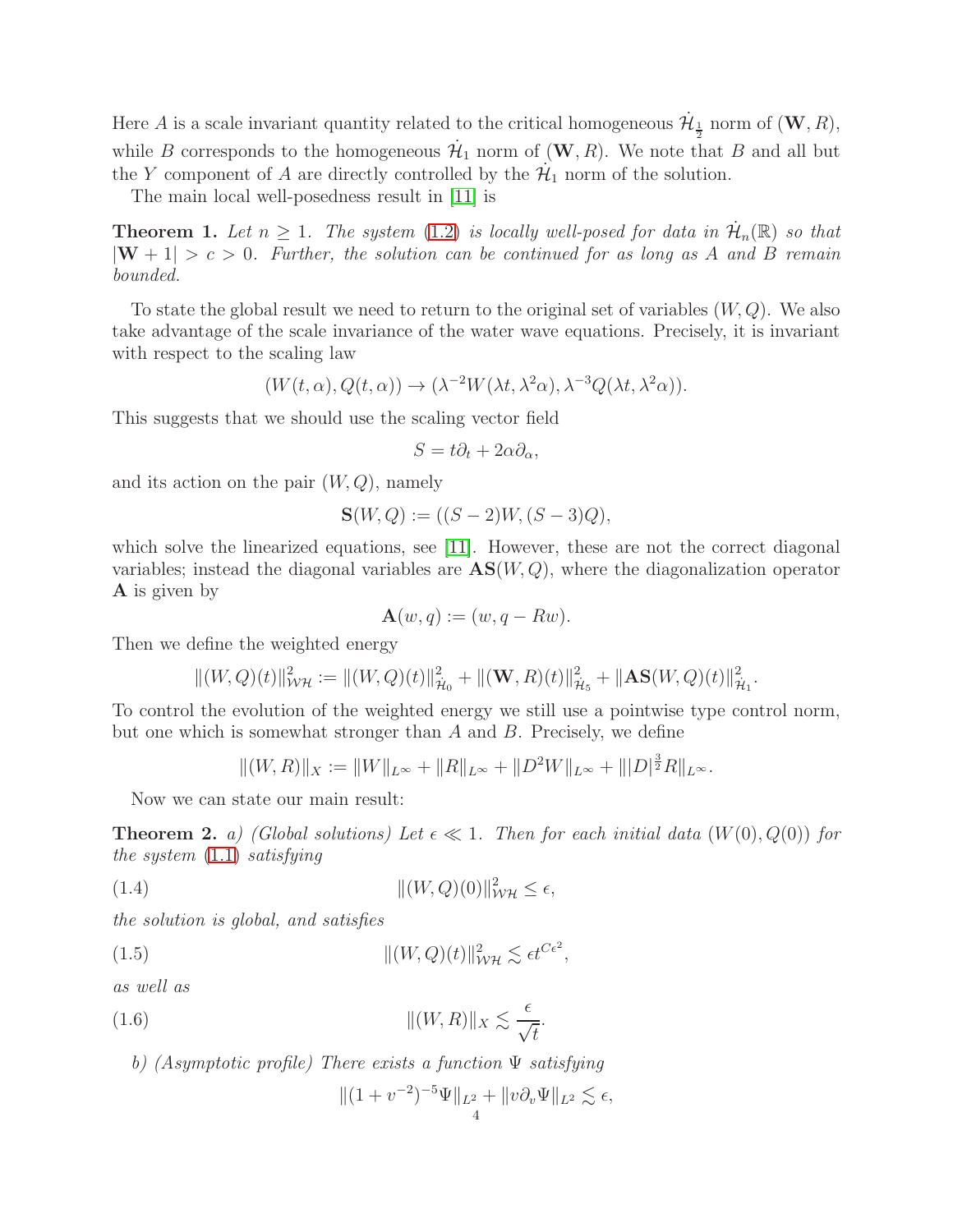so that we have the asymptotic formulas

<span id="page-4-2"></span>
$$
(W,Q)(t,\alpha) = \frac{1}{\sqrt{t}} e^{i\frac{t^2}{4\alpha}} \Psi(\alpha/t) e^{\frac{i}{2}(2\alpha/t)^{-5} \ln t |\Psi(\alpha/t)|^2} \left(1, \frac{t}{2\alpha}\right) + e_\alpha(t,\alpha/t),
$$
  

$$
(\hat{W},\hat{Q})(t,\xi) = \sum_{-4v^2=\xi} |v|^{-\frac{3}{2}} e^{\pm it\sqrt{|\xi|}} \left[\Psi(v) e^{\frac{i}{2}(2v)^{-5} \ln t |\Psi(v)|^2} (1,(2v)^{-1}) + e_\xi(t,\xi)\right],
$$

where the last sum has two terms, depending on the sign of v, and the errors  $e_{\alpha}$  and  $e_{\xi}$ , satisfy bounds of the form

(1.8) 
$$
e_{\alpha}(t,v) = O_{L^{\infty}}(\epsilon t^{-\frac{5}{9}}), \quad e_{\xi}(t,\xi) = O_{L^{\infty}}(\epsilon t^{-\frac{1}{18}}).
$$

We recall that results of these type were recently proved in work of Alazard-Delort [\[3\]](#page-19-1) and Ionescu-Pusateri [\[14\]](#page-19-2). Our result here, based on the setup in the previous article [\[11\]](#page-19-0), provides a stronger statement and a much simpler proof. The main idea of the proof is described in the simpler setting of the one dimensional cubic NLS in the companion article [\[12\]](#page-19-10). However, this article does not rely directly on any of the results proved in [\[12\]](#page-19-10). While not needed for the proof of the global well-posedness result, the modified scattering type asymptotic profile in part (b) is easily obtained as a direct byproduct of our proof. A similar asymptotic profile, but in Eulerian coordinates, was obtained by Alazard and Delort in [\[3\]](#page-19-1).

The organization of the paper is as follows. In the next section we set-up the bootstrap argument for the proof of part (a) of the theorem. The energy estimates were already proved in [\[11\]](#page-19-0), and they are simply recalled here. In preparation for the proof of the pointwise bounds we also recall the normal form transformation associated to the two dimensional water wave equation, along with some related energy bounds. The core of the paper is Section [3,](#page-7-0) where we prove the global pointwise bounds and close the bootstrap argument. Our approach is based on the idea of testing with wave packets, which was first developed in [\[12\]](#page-19-10). The asymptotic profile is readily obtained at the end of the proof.

### 2. The bootstrap setup

The main difficulty in the proof of the theorem is in establishing the sharp pointwise decay rate in [\(1.6\)](#page-3-0). Since in our context  $\|(W, R)(t)\|_X$  is a continuous function of t, without any loss of generality , we can make the bootstrap assumption

(2.1) 
$$
\|(W,R)(t)\|_X \leq \frac{C\epsilon}{\sqrt{t}}
$$

with a fixed large universal constant  $C$ . Here  $C$  is chosen with the property that

<span id="page-4-0"></span>
$$
1 \ll C \ll \epsilon^{-\frac{1}{2}}.
$$

Then we need to show that for any solution satisfying  $(1.4)$  and  $(2.1)$  in a time interval  $[0, T]$ , we must also have  $(1.5)$  and  $(1.6)$ .

The energy estimates are nontrivial, but they were already established in [\[11\]](#page-19-0). Precisely, from Proposition 6.1 in [\[11\]](#page-19-0) we have

**Proposition 2.1.** Assume that [\(1.4\)](#page-3-1) and [\(2.1\)](#page-4-0) hold in a time interval  $[0, T]$ . Then we also have the energy estimate

<span id="page-4-1"></span>(2.2) 
$$
\| (W,Q)(t) \|_{\mathcal{WH}}^2 \lesssim \epsilon t^{C_*^2 \epsilon^2}, \qquad t \in [0,T], \qquad C_* \lesssim C.
$$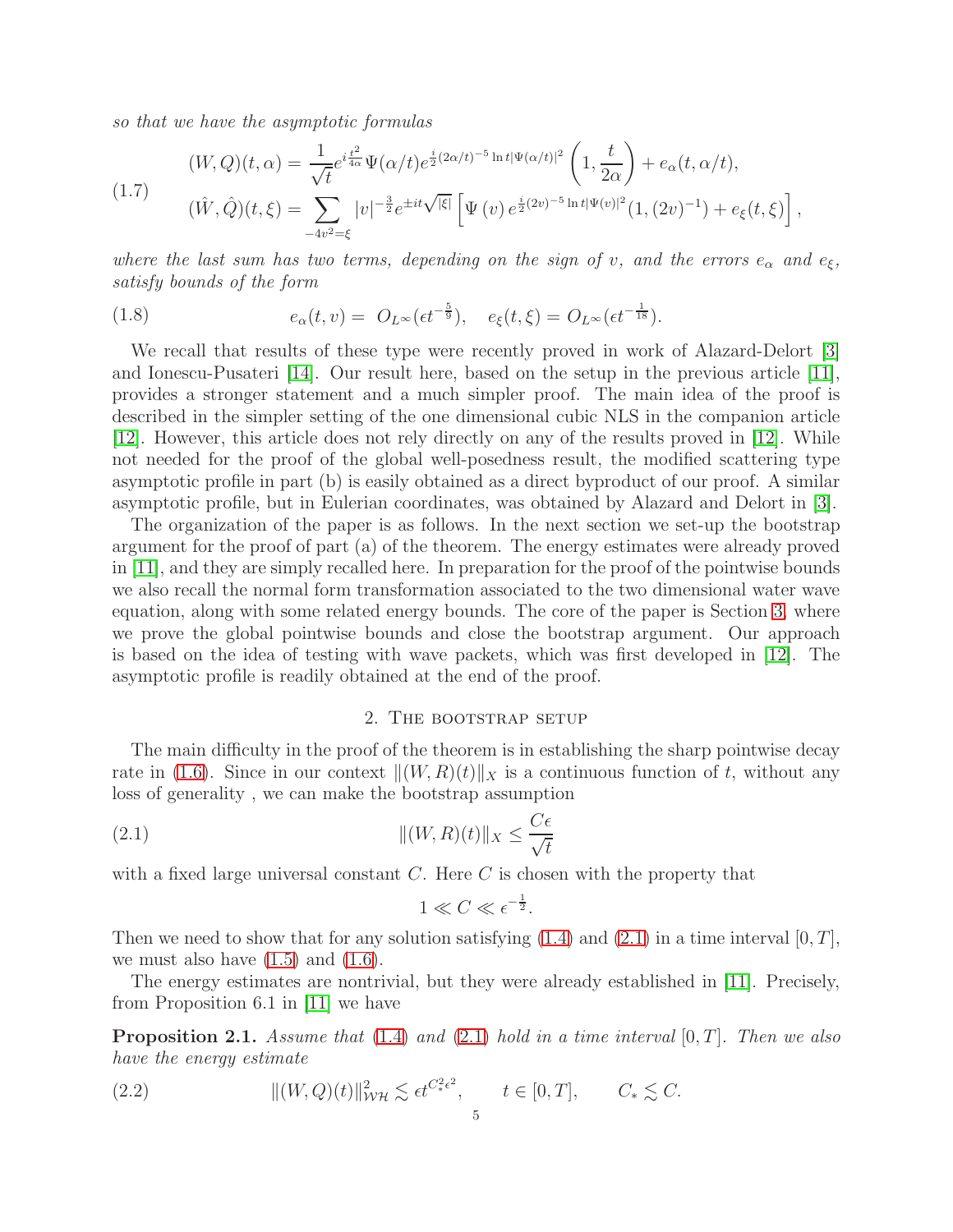Thus, the bound [\(1.5\)](#page-3-2) follows directly from our bootstrap assumption. A pointwise bound is also established in [\[11\]](#page-19-0), see Proposition 6.2:

**Proposition 2.2.** Assume that [\(2.2\)](#page-4-1) holds in a time interval  $[0, T]$ . Then we also have the pointwise bounds

<span id="page-5-1"></span>(2.3) 
$$
|W| + |W_{\alpha}| + |W_{\alpha\alpha}| + |D^{\frac{1}{2}}Q| + |R| + |R_{\alpha}| + |D^{\frac{1}{2}}R_{\alpha}| \lesssim \epsilon t^{C_{*}^{2}\epsilon^{2}} \omega(\alpha, t),
$$

where

<span id="page-5-0"></span>
$$
\omega(\alpha, t) := \frac{1}{t^{\frac{1}{18}}} + \frac{1}{(|\alpha|/t + t/|\alpha|)^{\frac{1}{2}}}.
$$

We remark that this proposition gives the bound

(2.4) 
$$
\|(W,R)\|_X \lesssim \epsilon t^{C_*^2 \epsilon^2} t^{-\frac{1}{2}},
$$

which is only sufficient in order to close the bootstrap up to an exponential time T,  $T \lesssim$  $e^{-c\epsilon^{-2}}$ , and thus prove the almost global result. The bound [\(2.4\)](#page-5-0) will not be so useful to us since we already have the bootstrap assumption [\(2.1\)](#page-4-0). However, we can get more use out of [\(2.3\)](#page-5-1); what (2.3) shows is that there is extra decay away from  $|\alpha| \approx t$ , so it suffices to improve the pointwise bound in [\(2.3\)](#page-5-1) in a region of the form

(2.5) 
$$
\Omega = \left\{ t^{-\frac{1}{9}} \lesssim \frac{|\alpha|}{t} \lesssim t^{\frac{1}{9}} \right\}.
$$

Here the threshold  $\frac{1}{9}$  was chosen somewhat arbitrarily; any smaller power would work as well.

The goal of the remainder of the paper is to establish the bound  $(1.6)$  in  $\Omega$ . A key tool in this endeavor is the normal form transformation, which is discussed next.

2.1. The normal form transformation. For the almost global result in [\[11\]](#page-19-0), as well as for the global result here, a very useful observation is that the quadratically nonlinear terms may be removed from the water-wave equations by the near-identity, normal form transformation

<span id="page-5-2"></span>(2.6) 
$$
\tilde{W} = W - 2\mathfrak{M}_{\Re W}W_{\alpha}, \qquad \tilde{Q} = Q - 2\mathfrak{M}_{\Re W}R,
$$

where the holomorphic multiplication operator  $\mathfrak{M}_f$  is given by  $\mathfrak{M}_f g = P[f g]$ . For a more symmetric form of this transformation, one can replace R by  $Q_{\alpha}$ . However, it is more convenient to use the diagonal variable  $R$ . The goal of normal form transformation is to remove the quadratic terms in the equation. Precisely, we have

Proposition 2.3. The normal form variables solve a cubic equation:

(2.7) 
$$
\begin{cases} \tilde{W}_t + \tilde{Q}_\alpha = \tilde{G} \\ \tilde{Q}_t - i\tilde{W} = \tilde{K}, \end{cases}
$$

where  $\tilde{G}$ ,  $\tilde{K}$  are cubic (and higher order) functions of  $(W, \mathbf{W}, R, \mathbf{W}_{\alpha}, R_{\alpha})$ , given by

(2.8) 
$$
\begin{cases} \tilde{G} = 2P[(F - R)_{\alpha} \Re W + \mathbf{W}_{\alpha} F \Re W + \mathbf{W} \Re(\mathbf{W} F) + F_{\alpha} \mathbf{W} \Re W] \\ - P[\bar{\mathbf{W}} R \bar{Y} - \mathbf{W} (P[\bar{R} Y] + \bar{P}[R \bar{Y}])] \\ \tilde{K} = P\left[ ((1 + \bar{\mathbf{W}}) \bar{F} - \bar{R})R + 2P[bR_{\alpha}] \Re W + 2iP\left[\frac{\mathbf{W}^2 + a}{1 + \mathbf{W}}\right] \Re W \right]. \end{cases}
$$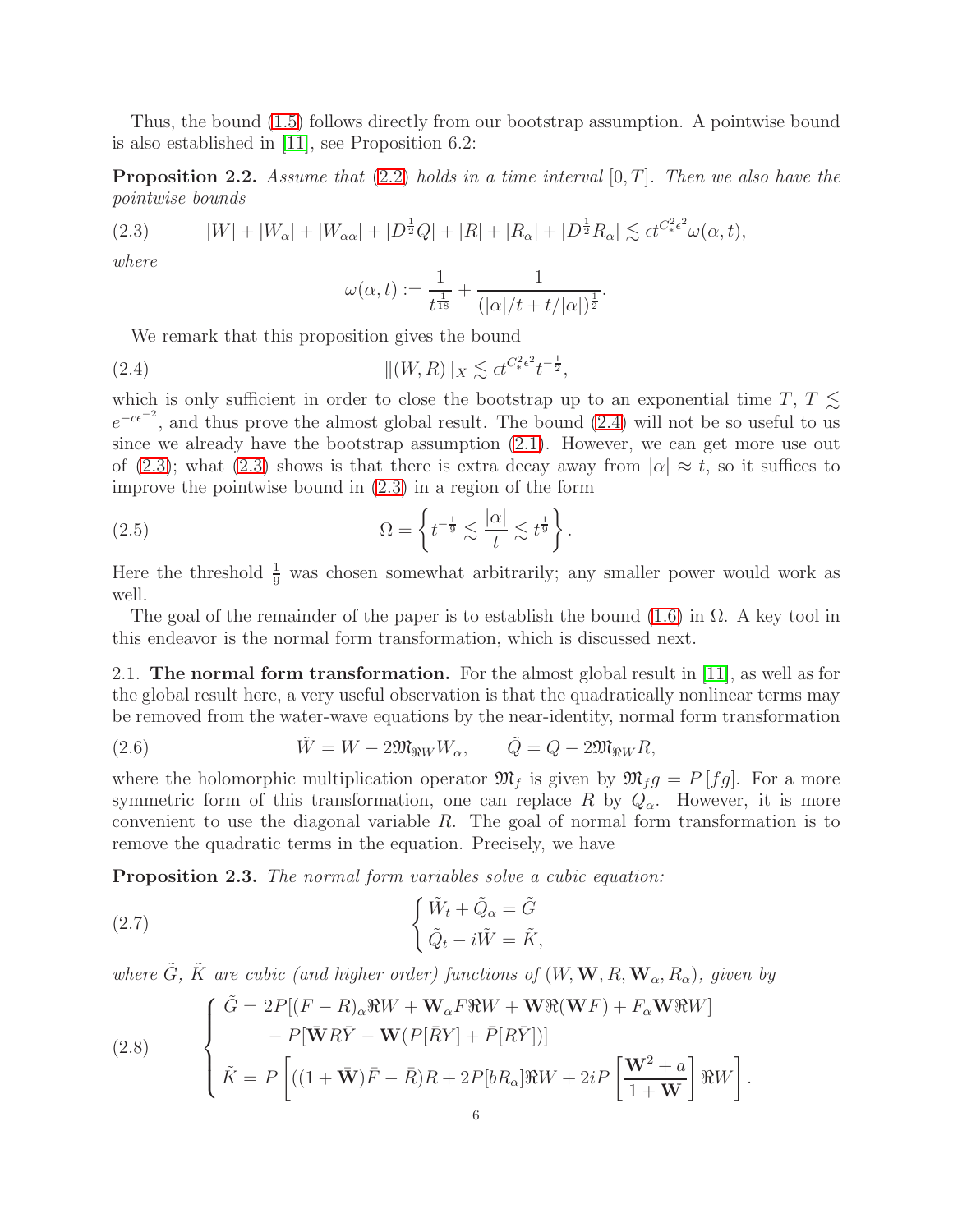We remark here that the normal form transformation cannot be used directly to study well-posedness questions for the water wave equation as the cubic and higher order terms on the right are higher order than the leading linear part. However, in [\[11\]](#page-19-0) we were able to use it in order to derive the pointwise bounds in [\(2.3\)](#page-5-1), and here we will be able to further use it to get to [\(1.6\)](#page-3-0).

In order to work with  $(\tilde{W}, \tilde{Q})$  instead of  $(W, Q)$  we need to be able to transfer the energy information from  $(W, Q)$  to  $(\tilde{W}, \tilde{Q})$ , and the pointwise bounds in the opposite direction. This was also done in [\[11\]](#page-19-0):

**Proposition 2.4.** Assume that the energy bound  $(2.2)$  holds in a time interval  $[0, T]$ . Then we have the following estimates for  $(W, Q)$ :

(i) Energy estimates:

(2.9) 
$$
\|(\tilde{W}, \tilde{Q})\|_{\dot{\mathcal{H}}_5} \lesssim \epsilon t^{C_*^2 \epsilon^2},
$$

(2.10) 
$$
\| (2\alpha \partial_{\alpha} \tilde{W} + t \partial_{\alpha} \tilde{Q}, 2\alpha \partial_{\alpha} \tilde{Q} - it \tilde{W}) \|_{\dot{\mathcal{H}}_{0}} \lesssim \epsilon t^{C_{*}^{2} \epsilon^{2}}.
$$

<span id="page-6-2"></span><span id="page-6-1"></span><span id="page-6-0"></span>(ii) Pointwise comparison:

(2.11) 
$$
\| (W - \tilde{W}, R - \tilde{Q}_{\alpha}) \|_{X} \lesssim \epsilon^{2} t^{-\frac{5}{8} + 2C_{*} \epsilon^{2}}.
$$

For the proof of this result we refer the reader to the corresponding results in [\[11\]](#page-19-0) as follows. The energy estimates in [\(2.9\)](#page-6-0) are contained in Lemma 6.4. The bound [\(2.10\)](#page-6-1) is based on the computation in (6.13), so it requires both Lemma 6.4 and Lemma 6.5. The estimate [\(2.11\)](#page-6-2) is a consequence of Lemma 6.3, and is used in [\[11\]](#page-19-0) to prove that the bound [\(2.3\)](#page-5-1) for  $(W, R)$  is equivalent to its counterpart for  $(\tilde{W}, \tilde{Q}_{\alpha})$ , namely

<span id="page-6-4"></span>
$$
(2.12) \qquad |\tilde{W}| + |\tilde{W}_{\alpha\alpha}| + ||D|^{\frac{1}{2}}\tilde{Q}| + |\tilde{Q}| + |R_{\alpha}| + ||D|^{\frac{1}{2}}\tilde{Q}_{\alpha\alpha}| \lesssim \epsilon t^{C_{*}^{2}\epsilon^{2}}\omega(\alpha, t).
$$

We remark that in view of  $(2.11)$ , for the proof of  $(1.6)$ , it suffices to obtain the uniform bounds associated to  $(\tilde{W}, \tilde{Q})$ ,

(2.13) 
$$
|\tilde{W}|+|\tilde{W}_{\alpha\alpha}|+||D|^{\frac{1}{2}}\tilde{Q}|+||D|^{\frac{1}{2}}\tilde{Q}_{\alpha\alpha}|\lesssim \epsilon t^{-\frac{1}{2}}
$$

in the region  $Ω$ .

Next we consider the right hand side terms  $\tilde{G}$  and  $\tilde{K}$  in the equations for  $(\tilde{W}, \tilde{Q})$ . It is convenient to decompose them into cubic and higher terms.

<span id="page-6-3"></span>
$$
\tilde{G} = \tilde{G}^{(3)} + \tilde{G}^{(4+)}, \qquad \tilde{K} = \tilde{K}^{(3)} + \tilde{K}^{(4+)},
$$

where

(2.14) 
$$
\begin{cases} \tilde{G}^{(3)} = 2P[-\partial_{\alpha}P [R\bar{\mathbf{W}} - \bar{R}\mathbf{W}] \Re W + (R\mathbf{W})_{\alpha} \Re W + \mathbf{W} \Re(\mathbf{W}R)] \\ - P[\bar{\mathbf{W}}^2 R - \mathbf{W}(P[\bar{R}\mathbf{W}] + \bar{P}[R\bar{\mathbf{W}}])] \\ \tilde{K}^{(3)} = 2P [P[(R + \bar{R})R_{\alpha}]\Re W + i\mathbf{W}^2 \Re W + P[R\bar{R}_{\alpha}]\Re W] \\ + P [\bar{R}\bar{\mathbf{W}}R - R\bar{P} [\bar{R}\mathbf{W} - R\bar{\mathbf{W}}]]. \end{cases}
$$

The higher order terms play a perturbative role in the long time behavior, because of the better decay. However, the cubic terms may drive the asymptotic dynamics, and need to be considered in greater detail. For this reason, it is also convenient to express the cubic terms as cubic in  $(\tilde{W}, \tilde{Q}_{\alpha})$  rather than  $(W, R)$ . For the perturbative part of the terms above we have the following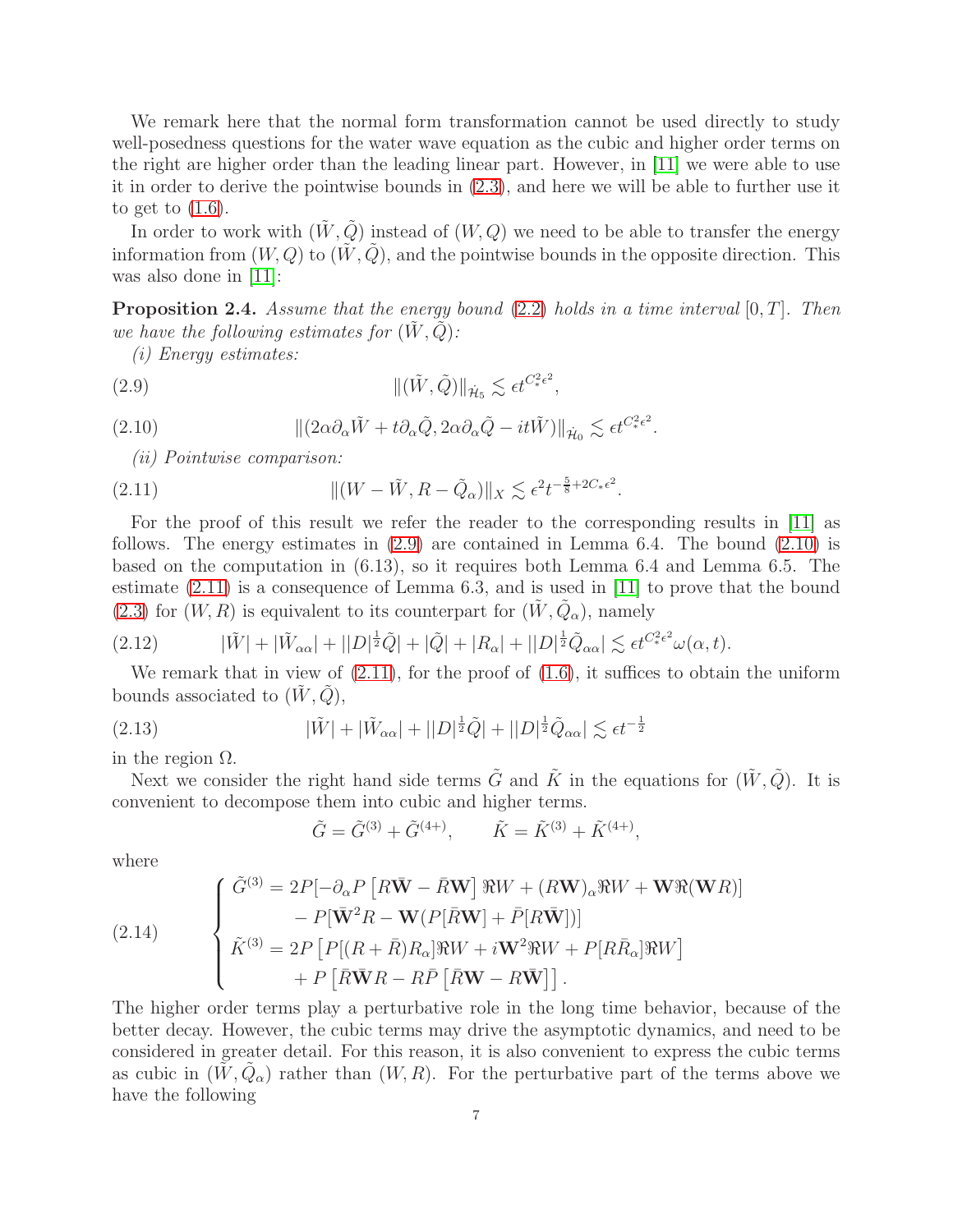Proposition 2.5. Assume that the bound [\(2.2\)](#page-4-1) holds. Then we have

(2.15) 
$$
\| (\tilde{G}^{4+}, \tilde{K}^{4+}) \|_{\dot{\mathcal{H}}_0} \lesssim \epsilon^4 t^{-\frac{3}{2}+3C_*^2 \epsilon^2},
$$

respectively

$$
(2.16) \qquad \qquad ||(\tilde{G}^{3}(W,R),\tilde{K}^{3}(W,R)) - (\tilde{G}^{3}(\tilde{W},\tilde{Q}_{\alpha}),\tilde{K}^{3}(\tilde{W},\tilde{Q}_{\alpha}))||_{\dot{\mathcal{H}}_{0}} \lesssim \epsilon^{4} t^{-\frac{3}{2}+3C_{*}^{2}\epsilon^{2}}.
$$

*Proof.* The first estimate  $(2.15)$  follows from by interpolation and Hölder's inequality from the bounds  $H(TT, R)$ 

<span id="page-7-2"></span><span id="page-7-1"></span>
$$
||(W_{\alpha}, R)||_{\dot{\mathcal{H}}^{4}} \lesssim \epsilon t^{C_{*}^{2} \epsilon^{2}},
$$
  

$$
|W| + |W_{\alpha}| + |W_{\alpha\alpha}| + |R| + |R_{\alpha}| \lesssim \epsilon t^{-\frac{1}{2} + C_{*}^{2} \epsilon^{2}},
$$

<span id="page-7-0"></span>which in turn are consequences of  $(2.2)$  and  $(2.3)$ . For the second bound  $(2.16)$  we also need to use once the estimate [\(2.11\)](#page-6-2). The details are somewhat tedious but routine, and are left for the reader.

## 3. Pointwise decay

3.1. Testing by packets. In order to establish the global pointwise decay estimates we use the method of testing by wave packets, first introduced in the companion paper [\[12\]](#page-19-10) in the context of the one dimensional cubic NLS equation. The procedure we apply is very simple; we pick a ray  $\{\alpha = vt\}$  and establish decay along this ray by testing with a wave packet moving along the ray. A wave packet is an approximate solution to the linear system [\(1.3\)](#page-2-0), with  $O(1/t)$  errors.

To motivate the definition of this packet we recall some useful facts. In view of the dispersion relation  $\tau = \pm \sqrt{|\xi|}$ , a ray with velocity v is associated with waves which have spatial frequency

$$
\xi_v = -\frac{1}{4v^2}.
$$

Secondly, for waves with initial data localized at the origin, the spatial frequency corresponding with a position  $(\alpha, t)$  is

$$
\xi(\alpha, t) = -\frac{t^2}{4\alpha^2}.
$$

This is associated with the phase function

$$
\phi(t,\alpha) = \frac{t^2}{4\alpha}.
$$

Then our wave packets will be combinations of functions of the

<span id="page-7-3"></span>
$$
\mathbf{u}(t,\alpha) = v^{-\frac{3}{2}} \chi \left( \frac{\alpha - vt}{t^{\frac{1}{2}} v^{\frac{3}{2}}} \right) e^{i\phi(t,\alpha)},
$$

where  $\chi$  is a smooth compactly supported bump function with integral one

(3.1) 
$$
\int \chi(y) dy = 1.
$$

Our packets are localized around the ray  $\{\alpha = vt\}$  on the scale  $\delta \alpha = t^{\frac{1}{2}}v^{\frac{3}{2}}$ . This exact choice of scale is determined by the phase function  $\phi$ . Precisely, the quadratic expansion of  $\phi$  near  $\alpha = vt$  reads

$$
\phi(t, \alpha) = \phi(t, vt) + (\alpha - vt)\phi_{\alpha}(t, vt) + O(t^{-1}v^{-3}(\alpha - vt)^{2}),
$$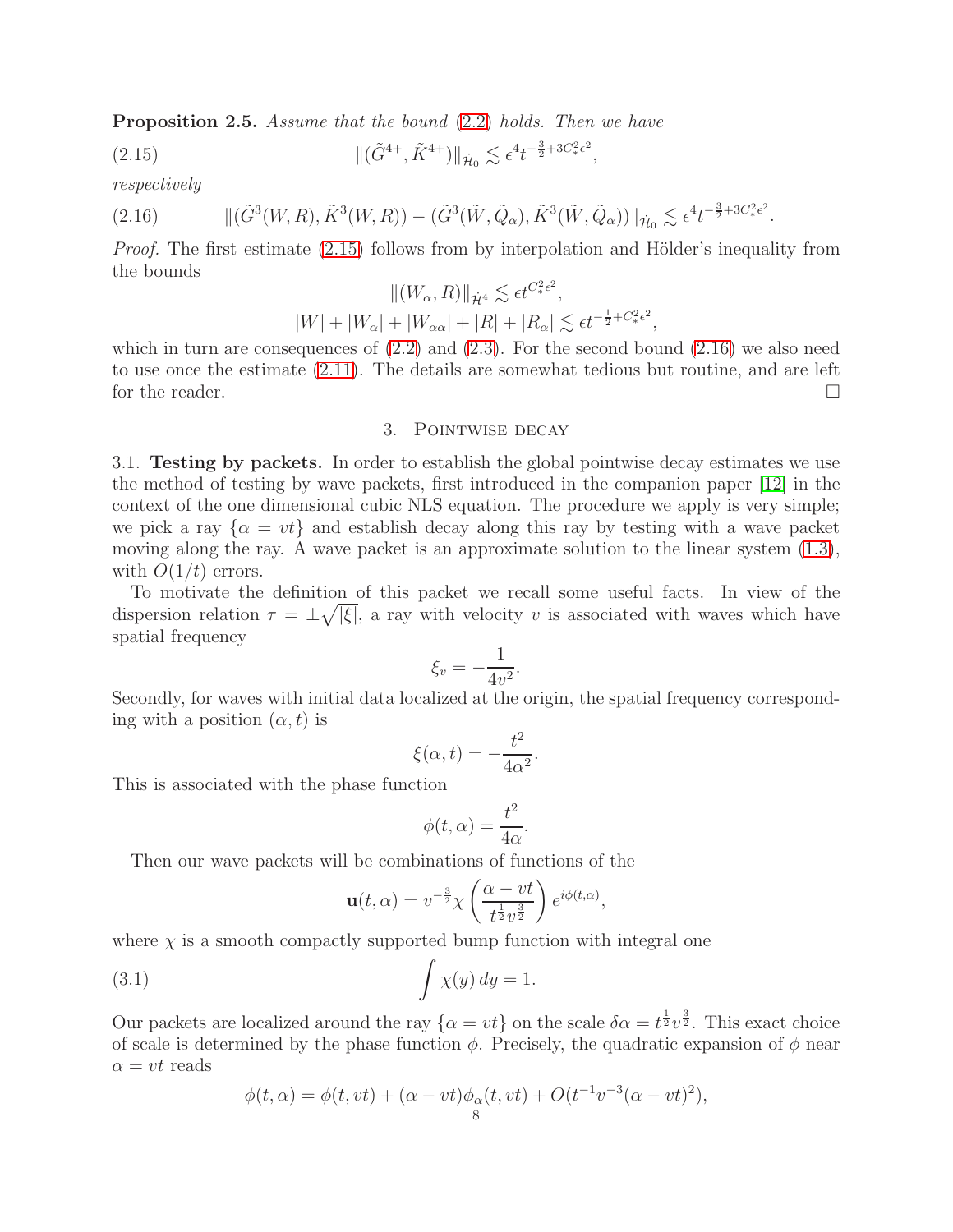and our scale  $\delta \alpha$  represents exactly the scale on which  $\phi$  is well approximated by its linearization. We further remark that there is a threshold  $v \approx t$  above which  $\phi$  is essentially zero, and the above considerations are no longer relevant. We confine our analysis to the region where  $\phi$  is strongly oscillatory,

$$
|v| \ll t^{\frac{1}{2}}.
$$

The power  $\frac{1}{2}$  here is somewhat arbitrary, any choice less than 1 would do. Under this assumption, the function **u** is strongly localized at frequency  $\xi_v$ . For later use, we record here some ways to express this localization.

<span id="page-8-3"></span>**Lemma 3.1.** a) Let **u** be defined as above. Then its Fourier transform and that of  $\partial_v \mathbf{u}$  have the form

<span id="page-8-4"></span>
$$
(3.2) \quad \hat{\mathbf{u}}(\xi) = t^{\frac{1}{2}} \chi_1 \left( \frac{\xi + (4v^2)^{-1}}{t^{-\frac{1}{2}} v^{-\frac{3}{2}}} \right) e^{-it\sqrt{|\xi|}}, \qquad \partial_v \hat{\mathbf{u}}(\xi) = t v^{-\frac{3}{2}} \chi_2 \left( \frac{\xi + (4v^2)^{-1}}{t^{-\frac{1}{2}} v^{-\frac{3}{2}}} \right) e^{-it\sqrt{|\xi|}},
$$

where  $\chi_1$  and  $\chi_2$  are Schwartz functions so that in addition,

(3.3) 
$$
\int \chi_1(\xi) d\xi = 1 + O(v^{\frac{1}{2}}t^{-\frac{1}{2}}).
$$

<span id="page-8-5"></span><span id="page-8-0"></span>b) For  $s \geq 0$ ,  $\lambda_v = (4v^2)^{-1}$  and  $P_{\lambda_v}$  the associated dyadic frequency projector we have

(3.4) 
$$
P_{\lambda_v}(|D|^s - (4v^2)^{-s})\mathbf{u}(\alpha, t) = (4v^2)^{-s}t^{-\frac{1}{2}}v^{\frac{1}{2}}\chi_3\left(\frac{\alpha - vt}{t^{\frac{1}{2}}v^{\frac{3}{2}}}\right)e^{i\phi(t, \alpha)},
$$

where  $\chi_3$  is also a Schwartz function.

The proof of the lemma is straightforward, and left for the reader. In order to obtain[\(3.3\)](#page-8-0), the key idea is to replace phases by their quadratic approximations; see also the similar computation in [\[12\]](#page-19-10).

Applying the method of testing by wave packets for the water wave equation is slightly more complicated than in the case of the cubic NLS in [\[12\]](#page-19-10) due the fact that we are dealing with a system, and we need to choose the two components to match. However, our system is simple enough, so is suffices to first choose the Q component and then use the second of the two linear equations in  $(1.3)$  to match  $W$ ,

<span id="page-8-1"></span>
$$
(\mathbf{w}, \mathbf{q}) = (-iv\partial_t \mathbf{u}, v\mathbf{u}).
$$

Then we have

<span id="page-8-2"></span>(3.5) 
$$
\mathbf{w} = \frac{1}{2}\mathbf{u} + \left(\frac{vt - \alpha}{2\alpha}\chi\left(\frac{\alpha - vt}{t^{\frac{1}{2}}v^{\frac{3}{2}}}\right) + \frac{i(vt + \alpha)}{2t^{\frac{3}{2}}v^{\frac{1}{2}}}\chi'\left(\frac{\alpha - vt}{t^{\frac{1}{2}}v^{\frac{3}{2}}}\right)\right)v^{-\frac{3}{2}}e^{i\phi(t,\alpha)}.
$$

The second term above is better by a  $v^{\frac{1}{2}}t^{-\frac{1}{2}}$  factor, so it will play a negligible role in most of our analysis. However, it is crucial in improving the error in the first linear equation in [\(1.3\)](#page-2-0), which is given by

(3.6) 
$$
\mathbf{g} := \partial_t \mathbf{w} + \partial_\alpha \mathbf{q} = v(\partial_\alpha - i \partial_t^2) \mathbf{u}.
$$

Indeed, computing the error in [\(3.6\)](#page-8-1) we obtain (3.7)

$$
(\partial_{\alpha} - i \partial_t^2) \mathbf{u} = \frac{e^{i\phi}}{v^{\frac{3}{2}}} \partial_{\alpha} \left[ \frac{(\alpha - vt)}{2\alpha} \chi - i \frac{(\alpha + vt)^2}{4v^{\frac{3}{2}} t^{\frac{5}{2}}} \chi' \right] + \frac{e^{i\phi}}{v^{\frac{3}{2}}} \left[ \frac{(\alpha - vt)}{2\alpha^2} \chi - i \frac{(\alpha - vt)}{4v^{\frac{3}{2}} t^{\frac{5}{2}}} \chi' \right].
$$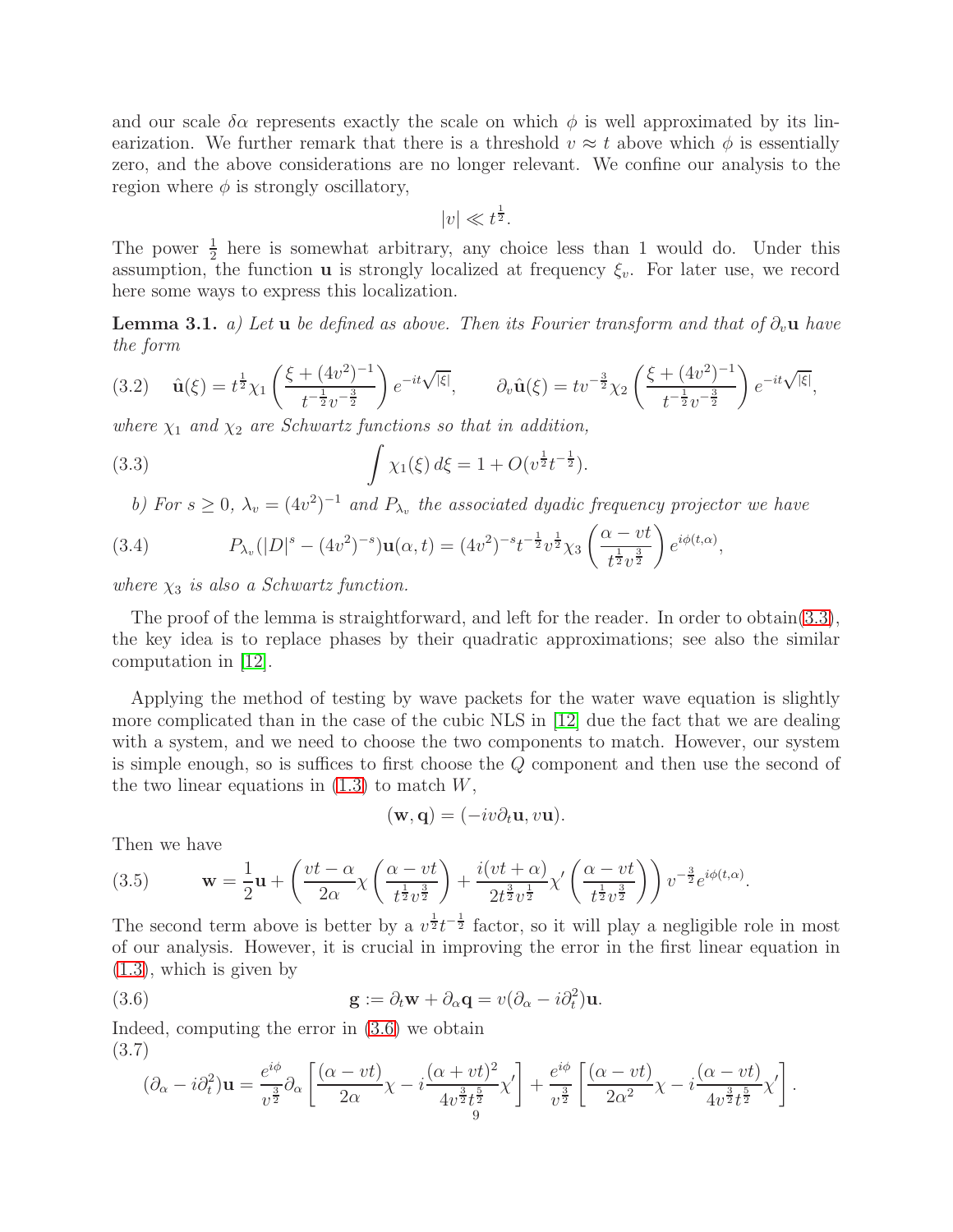The first term is the leading one, and, as expected, has size  $t^{-1}$  times the size of w; further, it exhibits some additional structure, manifested in the presence of  $\partial_{\alpha}$ , which we will take advantage of later on. The terms in the second bracket of the RHS are better by another  $t^{\frac{1}{2}}$ factor, so no further structure information is needed.

This shows that the choice of a such wave packet is a reasonable approximate solution for the solution the the linear system. Precisely, as in [\[12\]](#page-19-10), our test packets  $(\mathbf{w}, \mathbf{q})$  are good approximate solutions for the linear system associated to our problem only on the dyadic time scale  $\delta t \leq t$ .

The outcome of testing the normal form solutions to the water wave system with the wave packet  $(\mathbf{w}, \mathbf{q})$  is the scalar complex valued function  $\gamma(t, v)$ , defined in the region  $\{|v| \leq t^{\frac{1}{2}}\}$ :

$$
\gamma(t,v)=\langle (\tilde{W},\tilde{Q}),(\mathbf{w},\mathbf{q})\rangle_{\dot{\mathcal{H}}_0},
$$

which we will use as a good measure of the size of  $(\tilde{W}, \tilde{Q})$  along our chosen ray. Here it is important that we use the complex pairing in the inner product.

Now we have two tasks. Firstly, we need to show that  $\gamma$  is a good representation of the pointwise size of  $(W, Q)$  and their derivatives:

<span id="page-9-4"></span>**Proposition 3.2.** Assume that [\(2.9\)](#page-6-0) and [\(2.10\)](#page-6-1) hold. Then in  $\Omega$  we have the following bounds for  $\gamma$ :

(3.8) 
$$
\| (1 + v^{-2})^5 \gamma \|_{L^2_v} + \| v \partial_v \gamma \|_{L^2_v} + \| v^{\frac{1}{2}} (1 + v^{-2})^{\frac{5}{2}} \gamma \|_{L^\infty} \lesssim \epsilon t^{C_*^2 \epsilon^2},
$$

as well as the approximation bounds for  $(\tilde{W}, \tilde{Q})$  and their derivatives:

<span id="page-9-5"></span>
$$
(|D|^s \tilde{W}, |D|^{s+\frac{1}{2}} \tilde{Q})(t, vt) = |\xi_v|^s t^{-\frac{1}{2}} e^{i\phi(t, vt)} \gamma(t, v) (1, \operatorname{sgn} v) + \operatorname{err}_s,
$$

<span id="page-9-0"></span>(3.9) 
$$
(\hat{\tilde{W}}, |\xi|^{\frac{1}{2}}\hat{\tilde{Q}})(t,\xi) = \sum_{\xi = -(4v^2)^{-1}} |v|^{-\frac{3}{2}} (e^{it \operatorname{sgn} v|\xi|^{\frac{1}{2}}}\gamma(t,v)(1,\operatorname{sgn} v) + \hat{\mathbf{err}}),
$$

where

<span id="page-9-1"></span>(3.10) 
$$
\| (1 + v^{-2})^{2-s} \mathbf{err}_{s + \frac{1}{2}} \|_{L^2_v} + \| (1 + v^{-2})^{2-s} \mathbf{err}_s \|_{L^\infty} \lesssim \epsilon t^{-\frac{5}{9} + C_*^2 \epsilon^2}, \qquad 0 \le s \le 2,
$$

$$
\| v^{-1} (1 + v^{-2})^2 \mathbf{err}_s \|_{L^2_v} + \| (1 + v^{-2})^2 \mathbf{err}_s \|_{L^\infty} \lesssim \epsilon t^{-\frac{1}{18} + C_*^2 \epsilon^2}.
$$

Secondly, we need to show that  $\gamma$  stays bounded, which we do by establishing a differential equation for it:

<span id="page-9-6"></span>**Proposition 3.3.** Assume that  $(2.2)$ ,  $(2.3)$ ,  $(2.9)$ ,  $(2.10)$  and  $(2.11)$  hold. Then within the set  $\Omega$  the function  $\gamma$  solves an asymptotic ordinary differential equation of the form

<span id="page-9-2"></span>(3.11) 
$$
\dot{\gamma} = \frac{i}{2t(2v)^5} \gamma |\gamma|^2 + \sigma,
$$

where  $\sigma$  satisfies the  $L^2$  and  $L^{\infty}$  bounds

<span id="page-9-7"></span>(3.12) 
$$
\|(1+v^{-2})^2\sigma\|_{L^2} + \|(1+v^{-2})^2\sigma\|_{L^\infty} \lesssim \epsilon t^{-\frac{19}{18}+C_*^2\epsilon^2}.
$$

We now use the two propositions to conclude the proof of  $(2.13)$ . By virtue of  $(3.9)$  and  $(3.10)$ , in order to prove  $(2.13)$  it suffices to establish its analogue for  $\gamma$ , namely

<span id="page-9-3"></span>(3.13) 
$$
|\gamma(t,v)| \lesssim \epsilon (1 + v^{-2})^{-2} \quad \text{in } \Omega.
$$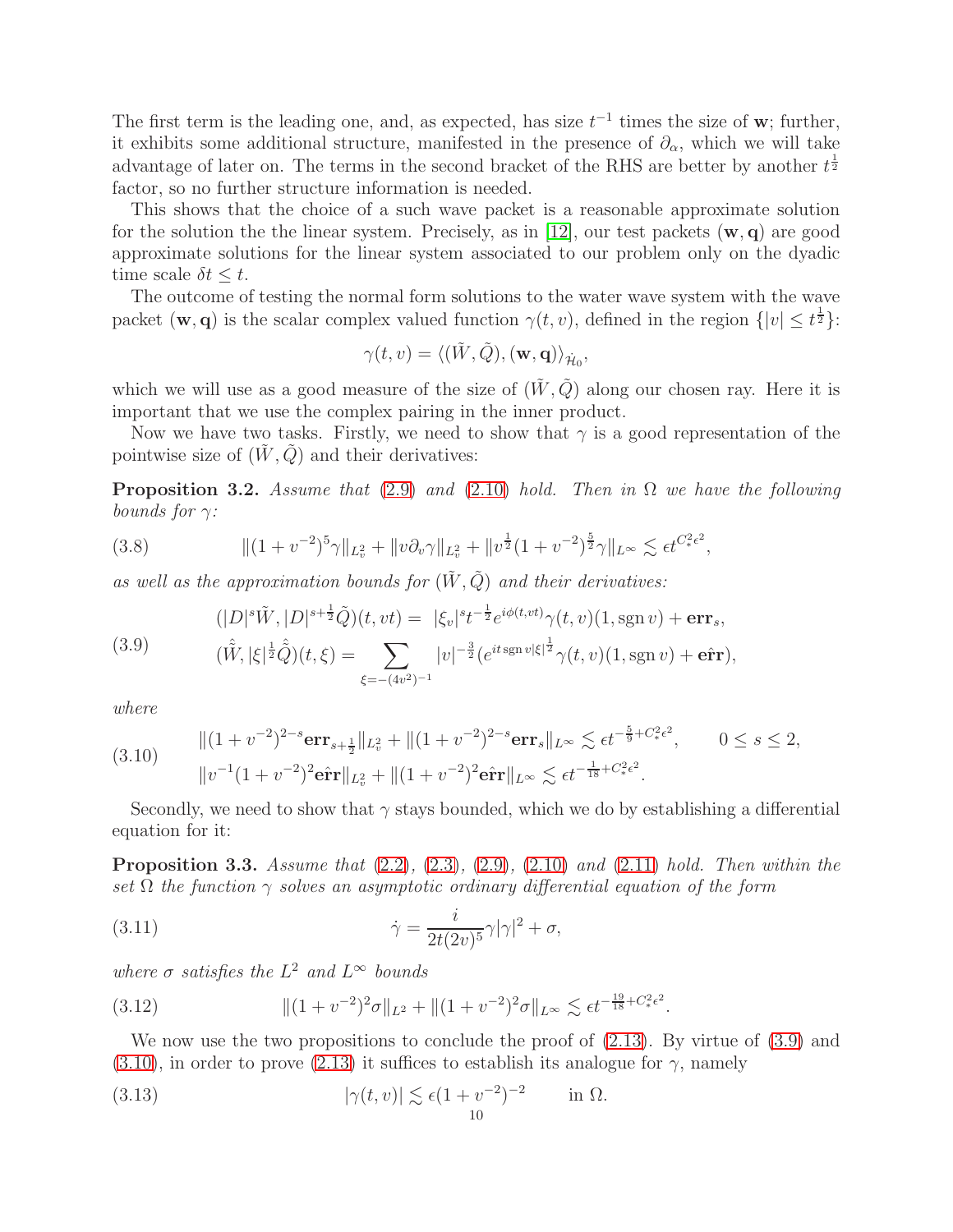On the other hand, from [\(2.12\)](#page-6-4) we directly obtain

(3.14) 
$$
|\gamma(t,v)| \lesssim \epsilon (1 + v^{-2})^{-2} \omega(v,t) t^{C_*^2 \epsilon} \text{ in } \Omega.
$$

Our goal now is to use the ode  $(3.11)$  in order to transition from  $(3.14)$  to  $(3.13)$  along rays  $\alpha = vt$ . We consider three cases for v:

(i) Suppose first that  $v \approx 1$ , i.e.,  $|\alpha| \approx t$ . Then we initially have

<span id="page-10-0"></span>
$$
|\gamma(t)| \lesssim \epsilon, \qquad t \approx 1.
$$

Integrating [\(3.11\)](#page-9-2) we conclude that

$$
|\gamma(t)| \lesssim \epsilon, \qquad t \ge 1,
$$

and then [\(3.13\)](#page-9-3) follows.

(ii) Assume now that  $v \ll 1$ , i.e.,  $|\alpha| \ll t$ . Then, as t increases, the ray  $\alpha = vt$  enters  $\Omega$ at some point  $t_0$  with  $v \approx t_0^{-\frac{1}{9}}$ . Then by [\(3.14\)](#page-10-0) we obtain

$$
|\gamma(t_0, v)| \lesssim \epsilon v^4 v^{\frac{1}{2}} t^{C_*^2 \epsilon} \lesssim \epsilon v^2.
$$

We use this to initialize  $\gamma$ . For larger t we use [\(3.11\)](#page-9-2) to conclude that

$$
|\gamma(t)| \lesssim \epsilon v^4 + \int_{t_0}^{\infty} \epsilon v^4 s^{-\frac{19}{18} + C_*^2 \epsilon^2} ds \approx \epsilon v^4 (1 + t_0^{-\frac{1}{18} + C_*^2 \epsilon^2}) \lesssim \epsilon v^4, \qquad t > t_0.
$$

Then [\(3.13\)](#page-9-3) follows.

(iii) Finally, consider the case  $v \gg 1$ , i.e.,  $|\alpha| \gg t$ . Again, as t increases, the ray  $\alpha = vt$ enters  $\Omega$  at some point  $t_0$   $v \approx t_0^{\frac{1}{9}}$ , therefore by [\(3.14\)](#page-10-0) we obtain

$$
|\gamma(t_0, v)| \lesssim \epsilon v^{-\frac{1}{2}} t_0^{C^2_* \epsilon} \lesssim \epsilon.
$$

We use this to initialize  $\gamma$ . For larger t we use [\(3.11\)](#page-9-2) to conclude that

$$
|\gamma(t)| \lesssim \epsilon + \int_{t_0}^{\infty} \epsilon s^{-\frac{19}{18} + C_*^2 \epsilon^2} \approx \epsilon (1 + t_0^{-\frac{1}{18} + C_*^2 \epsilon^2}) \lesssim \epsilon, \qquad t > t_0.
$$

Then [\(3.13\)](#page-9-3) again follows.

The remainder of the paper is devoted to the proof of the two propositions above.

3.2. Approximation errors. Here we prove Proposition [3.2,](#page-9-4) using the estimates [\(2.9\)](#page-6-0) and [\(2.10\)](#page-6-1). In order to symmetrize the problem it is useful to introduce the normalized variables  $(w, r) = (\tilde{W}, D^{\frac{1}{2}}\tilde{Q})$ , which satisfy the bounds

$$
\|(w,r)\|_{H^5} \le \epsilon t^{C^2_*\epsilon^2}, \qquad \|(2\alpha\partial_\alpha w - it|D|^{\frac{1}{2}}r, 2\alpha\partial_\alpha r - it|D|^{\frac{1}{2}}w)\|_{L^2_\alpha} \lesssim \epsilon t^{C^2_*\epsilon^2}.
$$

Then we rewrite  $\gamma$  in terms of these variables as

$$
\gamma = \int w \bar{\mathbf{w}} + r D^{\frac{1}{2}} \bar{\mathbf{q}} \, d\alpha.
$$

For the purpose of proving [\(3.10\)](#page-9-1) we can simplify somewhat the expression of  $\gamma$ . The lower order terms in **w** in [\(3.5\)](#page-8-2) are better by a factor of  $v^{\frac{1}{2}}t^{-\frac{1}{2}}$ , therefore we can readily replace **w** by  $\frac{1}{2}$ **u**, modulo errors which satisfy [\(3.10\)](#page-9-1). Also, in view of Lemma [3.1,](#page-8-3) we can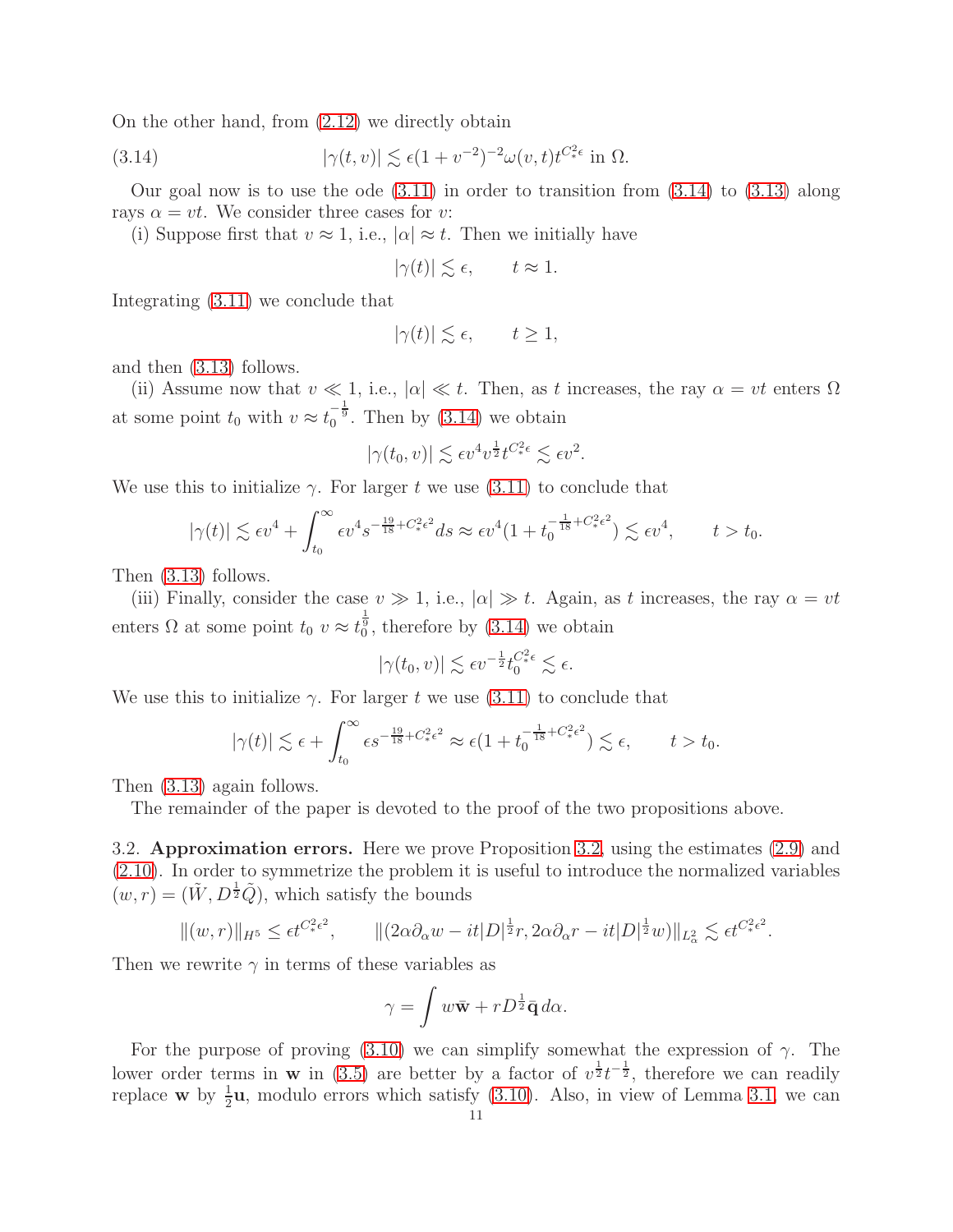also substitute  $D^{\frac{1}{2}}\bar{\mathbf{q}}$  by  $\frac{t}{2|\alpha|}\bar{\mathbf{q}}$  and further by  $\pm \frac{1}{2}$  $\frac{1}{2}$ **u**, with errors that are also  $v^{\frac{1}{2}}t^{-\frac{1}{2}}$  better. In view of these considerations, it suffices to prove Proposition [3.2](#page-9-4) with  $\gamma$  redefined as

<span id="page-11-0"></span>(3.15) 
$$
\gamma(t,v) = \frac{1}{2} \int (w \pm r) \bar{\mathbf{q}} \, d\alpha.
$$

Then Proposition [3.2](#page-9-4) is a consequence of the following Lemma:

**Lemma 3.4.** Let  $\gamma$  be defined as in [\(3.15\)](#page-11-0) in the region  $\Omega$ , where  $(w, r)$  are holomorphic functions which satisfy

<span id="page-11-1"></span>(3.16)  $\|(w, r)\|_{H^5} \le 1, \qquad \|(2\alpha \partial_{\alpha} w - it|D|^{\frac{1}{2}}r, 2\alpha \partial_{\alpha} r - it|D|^{\frac{1}{2}}w)\|_{L^2_{\alpha}} \lesssim 1.$ 

Then  $\gamma$  satisfies the bounds

$$
(3.17) \t\t\t\t\| (1 + v^{-2})^5 \gamma \|_{L^2_v} + \| v \partial_v \gamma \|_{L^2_v} \lesssim 1, \t\t\t |\gamma| \lesssim v^{-\frac{1}{2}} (1 + v^{-2})^{-\frac{5}{2}}.
$$
  
Moreover, the following sum to have  $\log v^{-\frac{1}{2}} |v|$ 

Moreover, the following error bounds for  $\gamma$  also hold:

$$
|D|^s(w,r)(t, vt) = |\xi_v|^{s} t^{-\frac{1}{2}} e^{i\phi(t, vt)} \gamma(t, v)(1, \text{sgn } v) + \text{err}_s,
$$

<span id="page-11-2"></span>(3.18) 
$$
(\hat{w}, \hat{r})(t,\xi) = \sum_{\xi = -(4v^2)^{-1}} |v|^{-\frac{3}{2}} (e^{it \operatorname{sgn} v |\xi_v|^{\frac{1}{2}}} \gamma(t,v) (1, \operatorname{sgn} v) + \hat{\mathbf{err}}),
$$

where

<span id="page-11-3"></span>
$$
(3.19) \quad ||(1+v^{-2})^{2-s}\mathbf{err}_{s+\frac{1}{2}}||_{L_v^2} \lesssim t^{-\frac{5}{9}}, \qquad ||(1+v^{-2})^{2-s}\mathbf{err}_s||_{L^\infty} \lesssim t^{-\frac{5}{9}}, \qquad 0 \le s \le 2,
$$
  

$$
||v^{-1}(1+v^{-2})^2\mathbf{err}||_{L_v^2} \lesssim t^{-\frac{1}{18}}, \qquad ||(1+v^{-2})^2\mathbf{err}||_{L^\infty} \lesssim t^{-\frac{1}{18}}, \qquad 0 \le s \le 2.
$$

*Proof.* We first note that our hypothesis  $(3.16)$  on  $(w, r)$  is stable with respect to dyadic frequency localizations. At a fixed dyadic frequency  $\lambda$ , the operator

$$
(w,r) \to (2\alpha \partial_{\alpha} w - it|D|^{\frac{1}{2}}r, 2\alpha \partial_{\alpha} r - it|D|^{\frac{1}{2}}w)
$$

is elliptic outside the region  $\lambda \approx t^2/\alpha^2$ . Equivalently, the spatial region  $\{\alpha \approx vt\}$  is matched to the dyadic frequency  $\lambda_v = v^{-2}$ . Thus, using elliptic estimates, we can decompose  $(w, r)$ into a leading part and an elliptic component,

$$
(w,r) = (w_{ell}, r_{ell}) + \sum_{v} \chi_{\alpha \approx vt} P_{\lambda_v}(w,r).
$$

We consider the two parts separately.

(i) The elliptic part: For  $(w_{ell}, r_{ell})$ , the bound [\(3.16\)](#page-11-1) translates into

$$
\|(w_{ell}, r_{ell})\|_{H^5} \le 1, \qquad \|\alpha \partial_\alpha (w_{ell}, r_{ell})\|_{L^2} + \|t|D|^{\frac{1}{2}}(w_{ell}, r_{ell})\|_{L^2} \lesssim 1.
$$

By interpolation and Bernstein's inequality this leads to the bounds

$$
\| |D|^{s+\frac{1}{2}} (w_{ell}, r_{ell}) \|_{L^2_{\alpha}} + \| |D|^s (w_{ell}, r_{ell}) \|_{L^{\infty}} \lesssim t^{-\frac{5}{9} - \frac{2}{9}(2-s)}, \qquad 0 \le s \le 2.
$$

One can also switch to an  $L^2_v$  norm, using the fact that the norms  $L^2_v$  and  $L^2_\alpha$  are related by

$$
||f||_{L^2_{\alpha}} = t^{\frac{1}{2}} ||f||_{L^2_v}.
$$

On the Fourier side, we similarly obtain the pointwise bound

$$
|(\hat{w}_{ell}, \hat{r}_{ell})| \lesssim (\xi^3 + t^{\frac{1}{2}} \xi^{\frac{3}{4}})^{-1}.
$$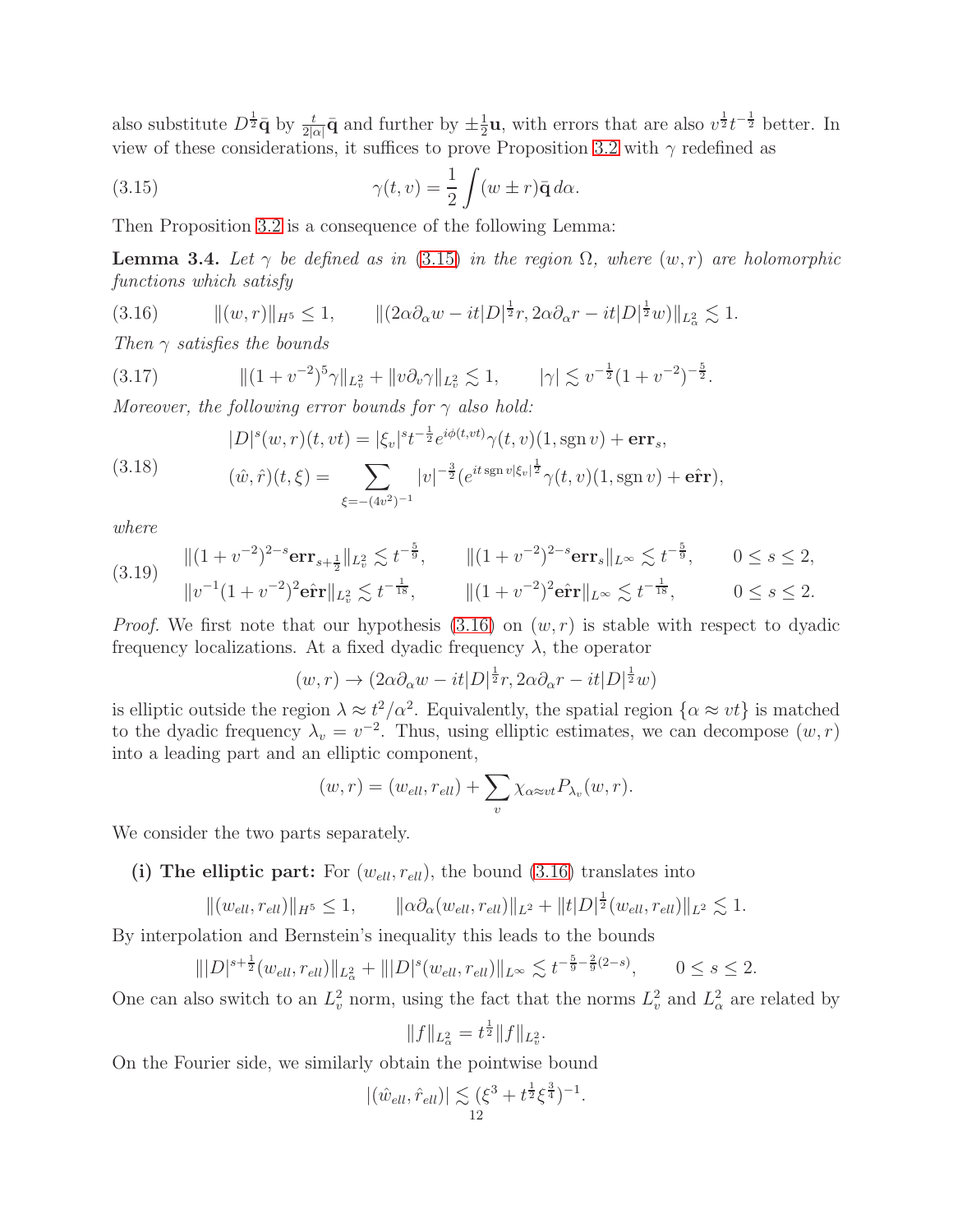These estimates allow us to place  $(w_{ell}, r_{ell})$  into the error term in [\(3.18\)](#page-11-2). Further, in view of [\(3.2\)](#page-8-4), the contribution of  $(w_{ell}, r_{ell})$  to  $\gamma$  has size  $t^{-N}$ , and can be also placed in the error.

(ii) The hyperbolic part: Here spatial dyadic regions are diagonally matched with dyadic frequency regions, and dyadic  $l^2$  summability is inherited from the latter. Hence it suffices to consider a fixed dyadic velocity range  $\{v \approx v_0\}$ , associated to the spatial region  $\{|\alpha| \approx v_0 t\}$ , and  $(w, r)$  localized at frequency  $\lambda_{v_0} \approx v_0^{-2}$ .

In order to fix signs, we first need to differentiate between the two symmetric cases  $v_0 > 0$ and  $v_0 < 0$ . Without any restriction in generality we take  $v_0 > 0$ . Then subtracting the two components in the second term in [\(3.16\)](#page-11-1) we obtain

$$
||(2\alpha|D|+t|D|^{\frac{1}{2}})(w-r)||_{L^2}\lesssim 1.
$$

The operator above is elliptic in  $\{\alpha \approx v_0 t\}$ , therefore we obtain

$$
\|\chi_{\alpha \approx v_0 t}(w-r)\|_{L^2} \lesssim \frac{1}{t\lambda^{\frac{1}{2}}},
$$

which is comparable to the estimates obtained in the elliptic case. Thus, as there, we can bound  $|D|^s(w-r)$  in  $L^2$  and in  $L^{\infty}$  and place it into the error term of [\(3.18\)](#page-11-2).

Hence, we can freely replace w and r by  $y = \frac{w+r}{2}$  $\frac{+r}{2}$  in [\(3.18\)](#page-11-2). We note that  $\gamma$  is already expressed in terms of  $y$ . To reduce the problem completely to an estimate for  $y$  we need one last step. Combining again the two components in the second term in [\(3.16\)](#page-11-1) we obtain

<span id="page-12-4"></span>
$$
\| |D|^{\frac{1}{2}} \chi_{\alpha \approx v_0 t} (4\alpha^2 \partial_\alpha + it^2)(w, r) \|_{L^2_\alpha} \lesssim t,
$$

which yields the same bound for y. Choosing  $\chi_{\alpha \approx vt}$  to be supported at spatial frequency  $\ll v^{-2}$ , we can cancel the  $|D|^{\frac{1}{2}}$  and conclude that

(3.20) 
$$
\|\chi_{\alpha \approx v_0 t} L y\|_{L^2_{\alpha}} \lesssim \frac{1}{v_0 t}, \qquad L = \partial_{\alpha} + \frac{it^2}{4\alpha^2}.
$$

On the other hand, from the first relation in [\(3.16\)](#page-11-1) we obtain

$$
(3.21) \t\t\t ||y||_{L^2_{\alpha}} \lesssim (1 + v_0^{-2})^{-5}
$$

From here on we will work only with the function y.

It is convenient to rewrite the bounds on y in terms of the auxiliary function  $u := e^{-i\phi}y$ , which satisfies  $\partial_{\alpha} u = e^{-i\phi} (\partial_{\alpha} + \frac{it^2}{4\alpha^2}) y$ . Then for u we have

<span id="page-12-0"></span>.

(3.22) 
$$
\|\chi_{\alpha \approx v_0 t} \partial_\alpha u\|_{L^2_\alpha} \lesssim \frac{1}{v_0 t}, \qquad \|u\|_{L^2_\alpha} \lesssim (1 + v_0^{-2})^{-5}.
$$

Combining these bounds we get by interpolation

<span id="page-12-2"></span><span id="page-12-1"></span>
$$
\|\chi_{\alpha \approx v_0 t} u\|_{L^\infty} \lesssim t^{-\frac{1}{2}} v_0^{-\frac{1}{2}} (1 + v_0^{-2})^{-\frac{5}{2}},
$$

which also is transferred back to  $y$ ,

(3.23) kχα≈v0<sup>t</sup>ykL<sup>∞</sup> . t − <sup>1</sup> 2 v − 1 2 0 (1 + v −2 0 ) − <sup>5</sup> 2 .

<span id="page-12-3"></span>The bounds [\(3.21\)](#page-12-0) and [\(3.23\)](#page-12-1) lead directly to  $L^2$  and  $L^{\infty}$  bounds for  $\gamma$ ,

$$
(3.24) \t\t ||\gamma||_{L_v^2(v\approx v_0)} \lesssim (1+v_0^{-2})^{-5}, \t ||\gamma||_{L^\infty(v\approx v_0)} \lesssim v_0^{-\frac{1}{2}}(1+v_0^{-2})^{-\frac{5}{2}}.
$$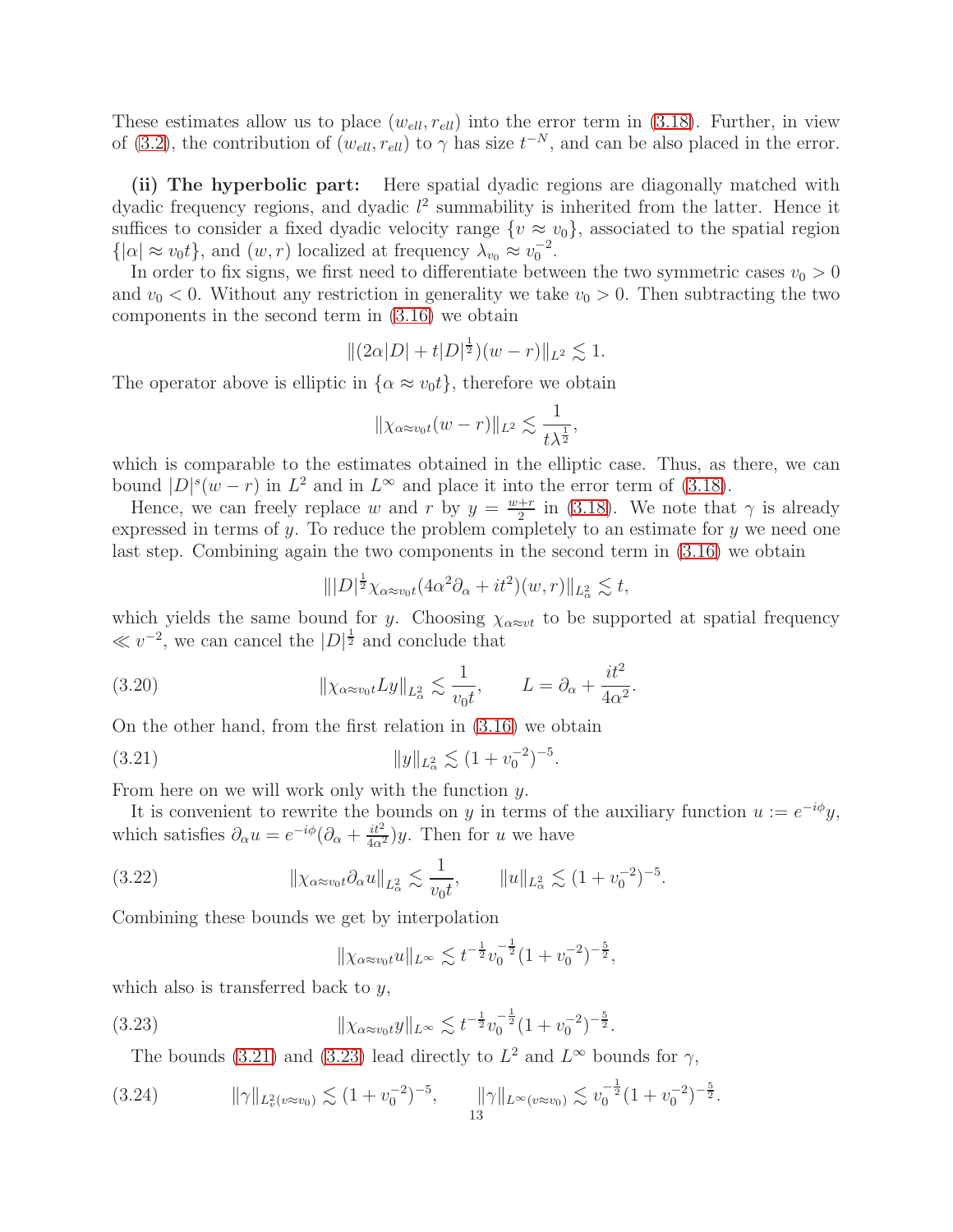To estimate  $\partial_v \gamma = \langle y, \partial_v \mathbf{u} \rangle_{L^2}$  we write  $\partial_v \mathbf{u}$  in the form

$$
\partial_v \mathbf{u} = -v^{-\frac{3}{2}} e^{i\phi} \left( t \partial_\alpha \chi \left( \frac{\alpha - vt}{t^{\frac{1}{2}} v^{\frac{3}{2}}} \right) + \frac{3}{2} \frac{\alpha - vt}{t^{\frac{1}{2}} v^{\frac{5}{2}}} \chi' \left( \frac{\alpha - vt}{t^{\frac{1}{2}} v^{\frac{3}{2}}} \right) \right),
$$

and compute using integration by parts

$$
\partial_v \gamma = \int v^{-\frac{3}{2}} t \partial_\alpha u(t, \alpha) \chi \left( \frac{\alpha - vt}{t^{\frac{1}{2}} v^{\frac{3}{2}}} \right) d\alpha - \int v^{-\frac{3}{2}} u(t, \alpha) \frac{3}{2} \frac{\alpha - vt}{t^{\frac{1}{2}} v^{\frac{5}{2}}} \chi' \left( \frac{\alpha - vt}{t^{\frac{1}{2}} v^{\frac{3}{2}}} \right) d\alpha.
$$

Now we can bound the two integrals using [\(3.22\)](#page-12-2) to obtain

$$
\|\partial_v \gamma\|_{L^2_v(v\approx v_0)} \lesssim \frac{1}{v_0},
$$

which, together to  $(3.24)$ , concludes the proof of  $(3.8)$ .

It remains to estimate the  $L^2$  and  $L^{\infty}$  norms of the error in [\(3.10\)](#page-9-1). We begin with the physical space error bounds. The idea is to bound the difference

$$
\mathbf{err} = y(t, vt) - t^{-\frac{1}{2}} e^{i\phi(t, vt)} \langle y, \mathbf{u} \rangle_{L^2}
$$

in both  $L_v^2$  and  $L^{\infty}$  in terms of  $||y||_{L^2_{\alpha}}$  and  $||Ly||_{L^2_{\alpha}}$ . Precisely, we claim that

<span id="page-13-1"></span>(3.25) kerrkL∞(v≈v0) . v 3 4 0 t 1 <sup>4</sup> kχα≈v0<sup>t</sup>LykL<sup>2</sup> α , kerrkL<sup>2</sup> v (v≈v0) . v 3 2 <sup>0</sup> kχα≈v0<sup>t</sup>LykL<sup>2</sup> α .

Restated in terms of u we have  $e^{-i\phi}$ **err** =  $y(t, vt) - t^{-\frac{1}{2}} \langle u, e^{-i\phi} \mathbf{u} \rangle_{L^2}$ . Hence, using [\(3.1\)](#page-7-3), we can write

(3.26) 
$$
e^{-i\phi}\mathbf{err} = \int (u(t, vt) - u(t, (v-z)t)) \chi\left(t^{\frac{1}{2}}v^{-\frac{3}{2}}z\right)v^{-\frac{3}{2}}t^{\frac{1}{2}} dz.
$$

By Hölder's inequality

<span id="page-13-0"></span>
$$
|u(t, vt) - u(t, (v - z)t)| \leq |z|^{\frac{1}{2}} ||\partial_v u(t, vt)||_{L^2_v} = |z|^{\frac{1}{2}} t^{\frac{1}{2}} ||\partial_\alpha u||_{L^2_v}.
$$

As in [\(3.26\)](#page-13-0) z is restricted to  $|z| \lesssim v_0^{\frac{3}{2}} t^{-\frac{1}{2}}$ ; by [\(3.22\)](#page-12-2) we obtain

$$
|\text{err}| \lesssim v_0^{-\frac{1}{4}}t^{-\frac{3}{4}}.
$$

Hence the pointwise part of [\(3.25\)](#page-13-1) follows.

To prove the  $L_v^2$  bound in [\(3.25\)](#page-13-1), we estimate the RHS of [\(3.26\)](#page-13-0) in terms of  $\partial_v u$ ,

$$
|\mathbf{err}| \lesssim \int_0^1 \int |z| |\partial_v u(t, (v - hz)t)| \chi\left(t^{\frac{1}{2}} v^{-\frac{3}{2}} z\right) v^{-\frac{3}{2}} t^{\frac{1}{2}} dz dh.
$$

Thus, we can now evaluate the  $L_v^2$  of the LHS of [\(3.26\)](#page-13-0) as follows,

$$
\|\text{err}\|_{L_v^2(v\approx v_0)} \lesssim \|\partial_v u(t, vt)\|_{L_v^2(v\approx v_0)} \int |z| \chi\left(t^{\frac{1}{2}} v^{-\frac{3}{2}} v_1\right) v^{-\frac{3}{2}} t^{\frac{1}{2}} dz
$$
  

$$
\approx t^{-\frac{1}{2}} v_0^{\frac{3}{2}} \|\partial_v u(t, vt)\|_{L_v^2(v\approx v_0)} = v_0^{\frac{3}{2}} \|\chi_{\alpha \approx v_0 t} \partial_\alpha u\|_{L_\alpha^2}.
$$

This completes the proof of [\(3.25\)](#page-13-1). In turn, [\(3.25\)](#page-13-1) together with [\(3.20\)](#page-12-4) applies directly to the case  $s = 0$  of  $(3.10)$  to give

$$
\|\mathbf{err}_0\|_{L^{\infty}(v\approx v_0)} \lesssim v_0^{-\frac{1}{4}}t^{-\frac{3}{4}}, \qquad \|\mathbf{err}_0\|_{L^2_v(v\approx v_0)} \lesssim v_0^{\frac{1}{2}}t^{-1},
$$

which suffices for [\(3.19\)](#page-11-3).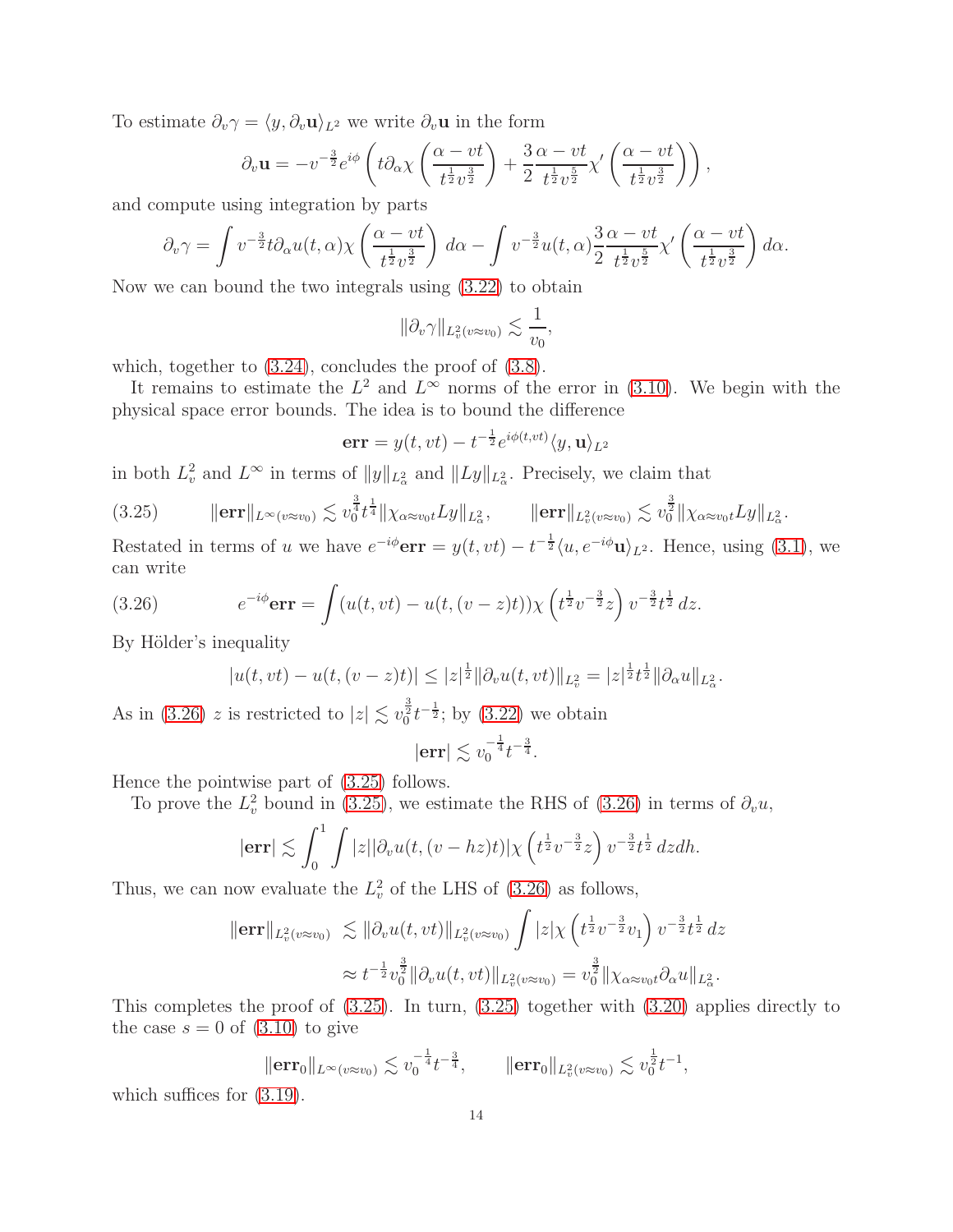In order to consider also the case  $s > 0$ , we write

$$
\begin{split} \mathbf{err}_{s} &= |D|^{s} y(t, vt) - (4v^{2})^{-s} t^{-\frac{1}{2}} e^{i\phi} \langle y, \mathbf{u} \rangle_{L_{\alpha}^{2}} \\ &= |D|^{s} y(t, vt) - t^{-\frac{1}{2}} e^{i\phi} \langle |D|^{s} y, \mathbf{u} \rangle_{L_{\alpha}^{2}} - t^{-\frac{1}{2}} e^{i\phi} \langle y, (|D|^{s} - (4v^{2})^{-s}) \mathbf{u} \rangle_{L_{\alpha}^{2}} \\ &:= \mathbf{err}_{s}^{1} + \mathbf{err}_{s}^{2} .\end{split}
$$

For  $err_s^1$  we apply [\(3.25\)](#page-13-1) with y replaced by  $|D|^s y$ , to obtain the same bound as before but with an added  $v_0^{-2s}$  factor,

$$
\|\mathbf{err}_s^1\|_{L^{\infty}(v\approx v_0)} \lesssim v_0^{-\frac{1}{4}} (1+v^{-2})^{-s}t^{-\frac{3}{4}}, \quad \|\mathbf{err}_{s+\frac{1}{2}}^1\|_{L^2_v(v\approx v_0)} \lesssim v_0^{-\frac{1}{2}} (1+v^{-2})^{-s}t^{-1},
$$

which is unfavorable if  $v_0 < 1$ . But then we can still interpolate with the  $t^{-\frac{1}{2}}$  bound from  $(3.23)$  and  $(3.24)$  to remove the negative power of  $v_0$ .

For  $\mathbf{err}_s^2$  instead we use the cancellation in [\(3.4\)](#page-8-5) to conclude that  $P_\lambda(|D|^s - (4v^2)^{-s})\mathbf{u}$  is a bump function comparable to  $(4v^2)^{-s}v^{\frac{1}{2}}t^{-\frac{1}{2}}u$ . Hence we obtain a direct bound as in [\(3.24\)](#page-12-3), but with the same additional factor,

$$
\|\mathbf{err}_s^2\|_{L^\infty(v\approx v_0)} \lesssim v_0^{-2s} (1+v_0^{-2})^{-\frac{5}{2}} t^{-1}, \qquad \|\mathbf{err}_s^1\|_{L^2_v(v\approx v_0)} \lesssim v_0^{\frac{1}{2}-2s} (1+v_0^{-2})^{-5} t^{-1},
$$

which again suffices.

Finally, we consider the Fourier space error estimates. For this we first need to switch the bounds for y to the Fourier space. For a fixed frequency  $\lambda$  we have two dyadic regions in v where the hyperbolic components of  $(w, r)$  are supported, namely those for which  $v_0^2 \approx \lambda$ . Thus we will get two contributions in the approximation to  $(\hat{w}, \hat{r})(t, \xi)$ . As above, let us restrict ourselves to the contribution corresponding to  $v > 0$ . Adding the two components in the second term in [\(3.16\)](#page-11-1) we obtain

$$
\|(2\alpha|D|-t|D|^{\frac{1}{2}})y\|_{L^2}\lesssim 1.
$$

Since y is localized at frequency  $v_0^{-2}$ , taking a Fourier transform and estimating commutation errors via the first part of  $(3.16)$ , we obtain the main bounds for  $\hat{y}$ ,

$$
\|\hat{y}\|_{L^2} \lesssim (1+v^{-2})^{-5}, \qquad \|(\partial_{\xi} + it|\xi|^{-\frac{1}{2}})\hat{y}\|_{L^2} \lesssim v_0^2.
$$

On the other hand, the quantity to bound in  $L_v^2$  and  $L^{\infty}$  is

$$
\hat{\mathbf{err}}_s = (\xi_v)^s \left( v^{\frac{3}{2}} \hat{y}(t, \xi_v) - e^{-it\xi_v} \langle \hat{y}, \hat{\mathbf{u}} \rangle \right), \qquad \xi_v = -(4v^2)^{-1}.
$$

Given the expression of  $\hat{u}$  in [\(3.2\)](#page-8-4), the error  $\hat{\textbf{err}}_s$  is estimated in the same fashion as in the proof of [\(3.25\)](#page-13-1).

 $\Box$ 

3.3. The evolution of  $\gamma$ . Here we track the evolution of  $\gamma(t, v)$  and prove Proposition [3.3.](#page-9-6) In view of the energy conservation relation for the linear system [\(1.3\)](#page-2-0), we directly obtain the relation

$$
\dot{\gamma}(t) = \int \tilde{G}\bar{\mathbf{w}} + \tilde{W}\bar{\mathbf{g}} + i\tilde{K}_{\alpha}\bar{\mathbf{q}}\,d\alpha.
$$

We successively consider all terms on the right. With the exception of a single term, namely the resonant part of G, see below, all contributions will be placed into the error term  $\sigma$ .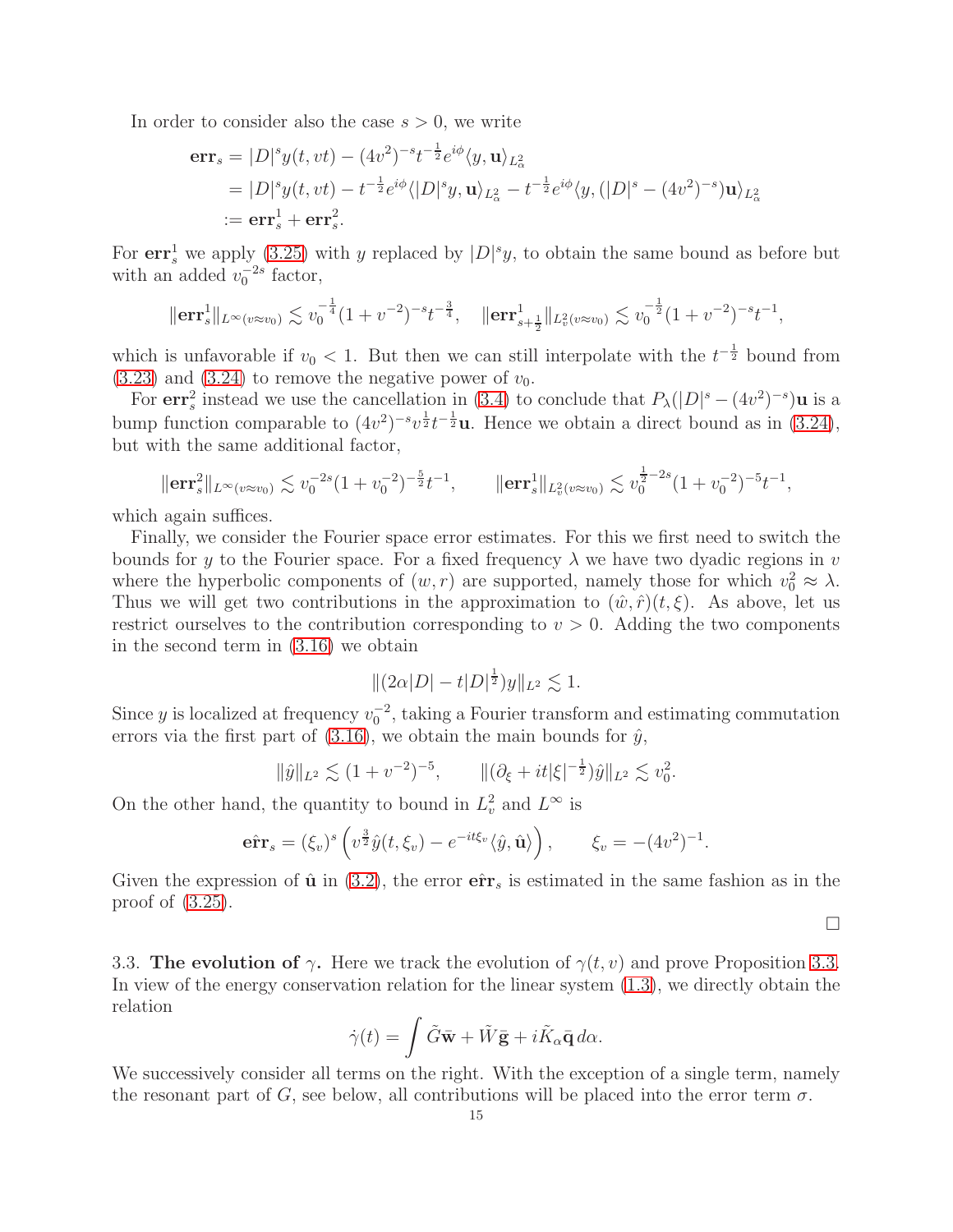A. The contribution of  $\bar{g}$ . This is

$$
I_1 = v^{-\frac{3}{2}} \int \tilde{W} e^{-i\phi} \left( \partial_\alpha \left[ \frac{(\alpha - vt)}{2\alpha} \chi - i \frac{(\alpha + vt)^2}{4v^{\frac{3}{2}} t^{\frac{5}{2}}} \chi' \right] + \left[ \frac{(\alpha - vt)}{2\alpha^2} \chi - i \frac{(\alpha - vt)}{4v^{\frac{3}{2}} t^{\frac{5}{2}}} \chi' \right] \right) d\alpha.
$$

We use [\(3.9\)](#page-9-0) to replace W in terms of  $\gamma$ , and the contribution of the error  $\tilde{W} - t^{-\frac{1}{2}} e^{i\phi} \gamma(t, v)$ is directly estimated in both  $L^2$  and  $L^{\infty}$  via [\(3.10\)](#page-9-1).

The contribution of  $\gamma$ , on the other hand, is written using integration by parts as

$$
\tilde{I}_1 = v^{-\frac{3}{2}}t^{-\frac{1}{2}} \int -\gamma_\alpha \left[ \frac{(\alpha - vt)}{2\alpha} \chi - i \frac{(\alpha + vt)^2}{4v^{\frac{3}{2}}t^{\frac{5}{2}}} \chi' \right] + \gamma \left[ \frac{(\alpha - vt)}{2\alpha^2} \chi - i \frac{(\alpha - vt)}{4v^{\frac{3}{2}}t^{\frac{5}{2}}} \chi' \right] d\alpha.
$$

Now we can easily bound the two terms using [\(3.8\)](#page-9-5).

**B.** The contribution of  $\tilde{G}$  and  $\tilde{K}$ . For this we consider in more detail the structure of G and K. We will successively peel off favorable terms until we are left only with the leading resonant part.

B1. Quartic and higher order terms. We decompose them into cubic and higher terms,

$$
\tilde{G} = \tilde{G}^{(3)} + \tilde{G}^{(4+)}, \qquad \tilde{K} = \tilde{K}^{(3)} + \tilde{K}^{(4+)}.
$$

In view of [\(2.15\)](#page-7-1), we can estimate the contribution of the quartic and higher terms in  $L^{\infty}$ ,

$$
\left| \int \tilde{G}^{4+} \bar{\mathbf{w}} + i \tilde{K}_{\alpha}^{4+} \bar{\mathbf{q}} \, d\alpha \right| \lesssim \epsilon^4 t^{-\frac{3}{2}+3C_*^2 \epsilon^2} \|(\mathbf{w}, \mathbf{q})\|_{\dot{\mathcal{H}}_0} \lesssim \epsilon^4 v^{-\frac{1}{2}} t^{-\frac{5}{4}+3C_*^2 \epsilon^2},
$$

which suffices in  $\Omega$ . The  $L^2$  bound is similar, using again [\(2.15\)](#page-7-1).

In the same way, by using [\(2.16\)](#page-7-2), we can estimate the contribution of the difference

 $(\tilde{G}^3(W,R), \tilde{K}^3(W,R)) - (\tilde{G}^3(\tilde{W}, \tilde{Q}_\alpha), \tilde{K}^3(\tilde{W}, \tilde{Q}_\alpha)),$ 

which also contains only quartic and higher terms. Thus we have substituted  $(\tilde{G}, \tilde{K})$  with the cubic expressions  $(\tilde{G}^3(\tilde{W}, \tilde{Q}_\alpha), \tilde{K}^3(\tilde{W}, \tilde{Q}_\alpha)).$ 

B2. Cubic terms. To better understand the cubic interactions we need the folowing heuristic analysis:

- (i) in the physical space, waves at frequency  $\xi$  move with velocity  $\pm \frac{1}{2}$  $\frac{1}{2}|\xi|^{-\frac{1}{2}}$ . Since our data is localized near the origin, it follows that the bulk of the solution at  $(\alpha, t)$  is at space-time frequency  $(\xi, \tau) =$   $\Big(-\frac{\tau}{\sqrt{2\pi}}\Big)$  $t^2$  $\frac{c}{4\alpha^2}$ t  $2\alpha$  $\setminus$ . Thus the worst cubic interactions are those of waves with equal frequency.
- (ii) In the frequency space, trilinear interactions of equal frequency waves  $(\xi, \pm \sqrt{|\xi|})$ (with  $\xi$  < 0) can only lead back to the characteristic set if exactly one complex conjugation is present.

This leads to the following classification of the terms in  $(\tilde{G}^3(\tilde{W}, \tilde{Q}_\alpha), \tilde{K}^3(\tilde{W}, \tilde{Q}_\alpha))$ :

A. Nonresonant trilinear terms: these are either (A1) terms with no complex conjugates, or (A2) terms with two complex conjugates.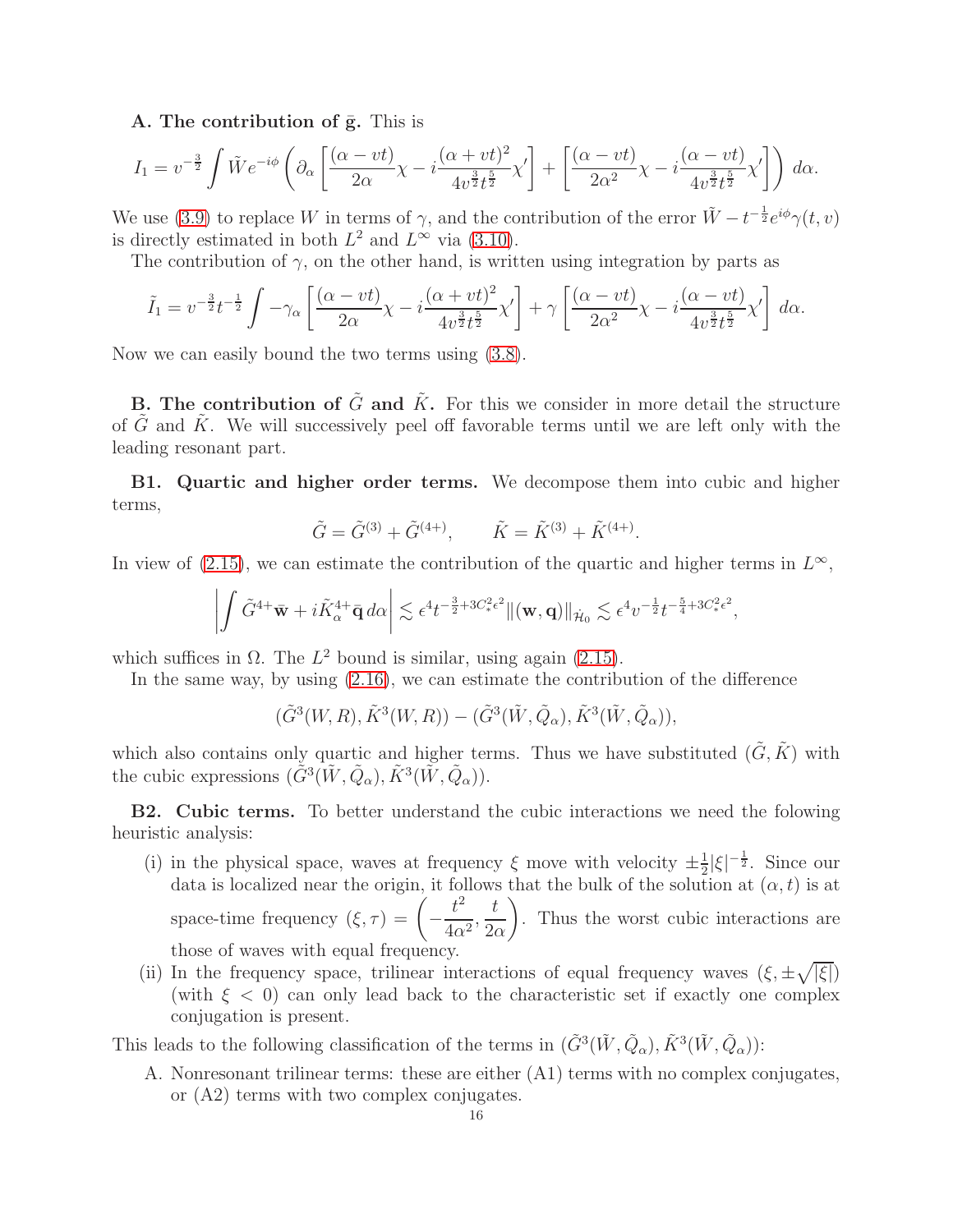B. Resonant trilinear terms: terms with exactly one conjugation. For such terms one may further define a notion of principal symbol, which is the leading coefficient in the expression obtained by substituting the factors in the trilinear form by the expressions in  $(3.9)^{-1}$  $(3.9)^{-1}$  $(3.9)^{-1}$  Thus one can isolate a linear subspace of resonant terms for which this symbol vanishes, which we call *null terms*. Hence on the full class of resonant trilinear terms we can further define an equivalence relation, modulo null terms.

Now we turn our attention to the situation at hand, where we recall that

$$
\begin{cases}\n\tilde{G}^{(3)}(W,R) = 2P[-\partial_{\alpha}P[R\bar{\mathbf{W}} - \bar{R}\mathbf{W}]\Re W + (R\mathbf{W})_{\alpha}\Re W + \mathbf{W}\Re(\mathbf{W}R)] \\
- P[\bar{\mathbf{W}}^2 R - \mathbf{W}(P[\bar{R}\mathbf{W}] + \bar{P}[R\bar{\mathbf{W}}])] \\
\tilde{K}^{(3)}(W,R) = 2P[P[(R+\bar{R})R_{\alpha}]\Re W + i\mathbf{W}^2\Re W + P[R\bar{R}_{\alpha}]\Re W] \\
+ P[\bar{R}\bar{\mathbf{W}}R - R\bar{P}[\bar{R}\mathbf{W} - R\bar{\mathbf{W}}]].\n\end{cases}
$$

Based on the previous heuristics, we decompose

$$
\left\{ \begin{array}{l} \tilde{G}^{(3)}=\!\tilde{G}^{(3)}_{r}+\tilde{G}^{(3)}_{nr}+\tilde{G}^{(3)}_{null} \\ \tilde{K}^{(3)}=\!\tilde{K}^{(3)}_{r}+\tilde{K}^{(3)}_{nr}+\tilde{K}^{(3)}_{null}, \end{array} \right.
$$

where

$$
\begin{cases}\n\tilde{G}_{r}^{(3)} = P[(R\mathbf{W})_{\alpha}\bar{W} + \mathbf{W}R\bar{\mathbf{W}}] \\
\tilde{G}_{nr}^{(3)} = P[(R\mathbf{W})_{\alpha}W + \mathbf{W}\mathbf{W}R] \\
\tilde{G}_{null}^{(3)} = P[-2\partial_{\alpha}P[R\bar{\mathbf{W}} - \bar{R}\mathbf{W}]\Re W + \bar{\mathbf{W}}(\mathbf{W}\bar{R} - \bar{\mathbf{W}}R) + \mathbf{W}P[\bar{R}\mathbf{W} - R\bar{\mathbf{W}}]] \\
\tilde{K}_{r}^{(3)} = 0 \\
\tilde{K}_{nr}^{(3)} = P[\bar{R}\bar{\mathbf{W}}R] \\
\tilde{K}_{null}^{(3)} = P[-R\bar{P}[\bar{R}\mathbf{W} - R\bar{\mathbf{W}}] + 2P[|R|^{2}]_{\alpha}\Re W + 2(RR_{\alpha} + i\mathbf{W}^{2})\Re W].\n\end{cases}
$$

We will place all cubic contributions into the error term  $\sigma$ , except for the contribution of the resonant part  $\tilde{G}_r$ .

We note that for the most part the exact form of the expressions above is irrelevant. The only significant matter is the coefficient of the terms in  $\tilde{G}_r^{(3)}$ , which needs to be real<sup>[2](#page-16-1)</sup>.

We also remark that the leading projection in all terms can be harmlessly discarded, since it can be moved onto the wave packets, which decay rapidly at positive frequencies,

$$
\|(\mathbf{w},\mathbf{q})-P(\mathbf{w},\mathbf{q})\|_{H^N}\lesssim t^{-N}.
$$

 $B2(a)$ . Substitution by the asymptotic expansion. The first step in our estimates for  $(\tilde{G}^3(\tilde{W}, \tilde{Q}_\alpha), \tilde{K}^3(\tilde{W}, \tilde{Q}_\alpha))$  is to show that we can harmlessly replace  $(\tilde{W}, \tilde{Q}_\alpha)$  by their leading asymptotic expression in [\(3.9\)](#page-9-0). Denoting the resulting expressions by  $(\tilde{G}^3(\gamma), \tilde{K}^3(\gamma)),$ we claim that we can place the expression

$$
\langle (\tilde{G}^3(\tilde{W}, \tilde{Q}_{\alpha}) - \tilde{G}^3(\gamma), \tilde{K}^3(\tilde{W}, \tilde{Q}_{\alpha})) - \tilde{K}^3(\gamma) \rangle, (\mathbf{w}, \mathbf{q}) \rangle_{\dot{H}_0}
$$

into the error term  $\sigma$ .

<sup>&</sup>lt;sup>1</sup>Which corresponds to all three frequencies being equal.

<span id="page-16-1"></span><span id="page-16-0"></span><sup>&</sup>lt;sup>2</sup> A similar constraint would be required of the coefficients in  $\tilde{K}_r^{(3)}$ , if they were nonzero.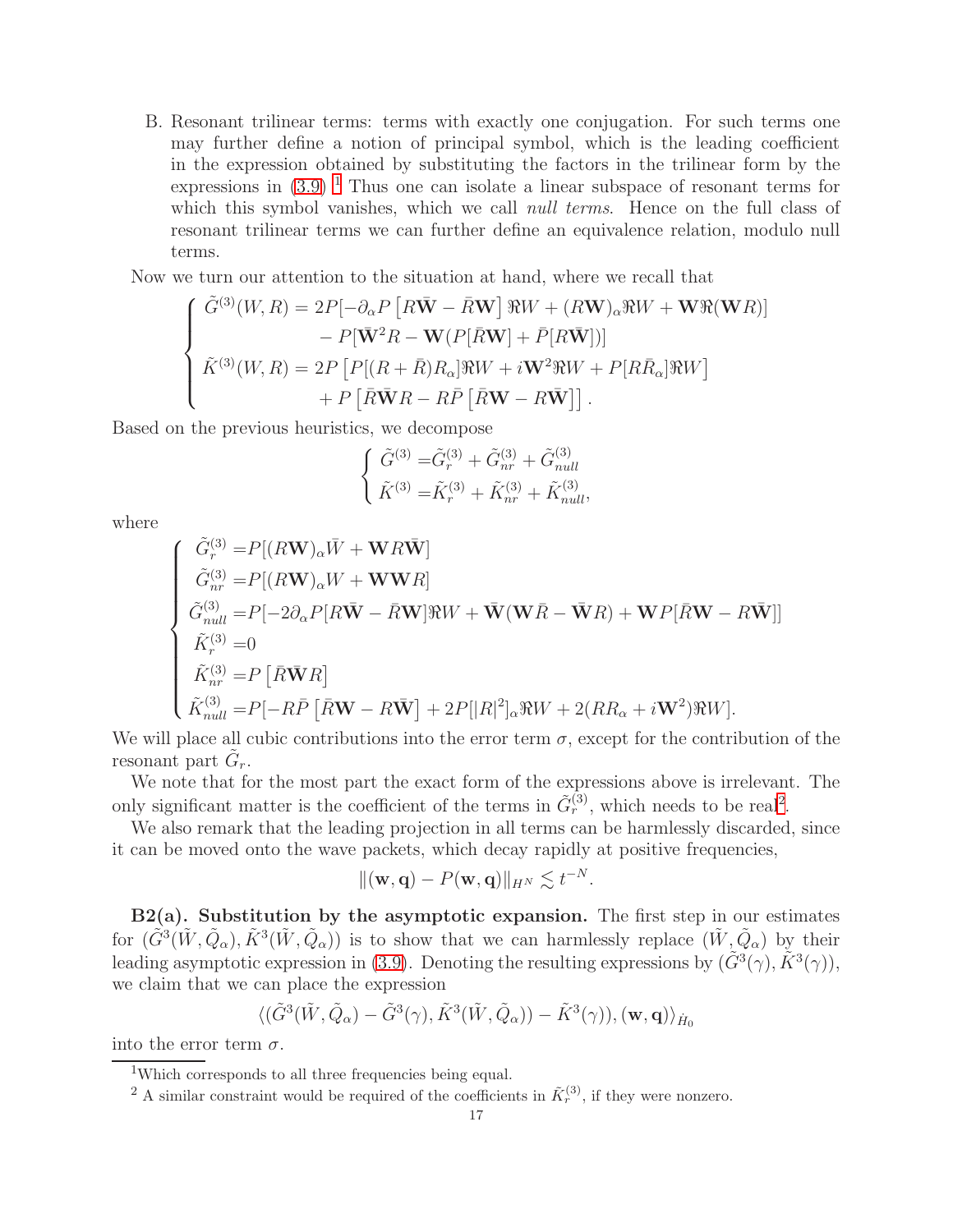We first consider terms without inner projections. To fix the notations, consider the expression  $\tilde{G}_r^{(3)}$ , with the projection P removed. Expanding the derivatives, we have

<span id="page-17-0"></span>
$$
\tilde{G}_{r}^{3}(\tilde{W},\tilde{Q}_{\alpha})=\tilde{Q}_{\alpha\alpha}\tilde{W}_{\alpha}\bar{\tilde{W}}+\tilde{Q}_{\alpha}\tilde{W}_{\alpha\alpha}\bar{\tilde{W}}+\tilde{Q}_{\alpha\alpha}\tilde{W}_{\alpha}\bar{\tilde{W}}_{\alpha}.
$$

On the other hand, a direct computation, using [\(3.9\)](#page-9-0), shows that

(3.27) 
$$
\tilde{G}_r^3(\gamma) = \frac{i}{t^{\frac{3}{2}}} \left(\frac{1}{2v}\right)^5 e^{i\phi} \gamma |\gamma|^2.
$$

Within the region of interest  $\Omega$ , the difference  $\tilde{G}_r^3(\tilde{W}, \tilde{Q}_\alpha) - \tilde{G}_r^3(\gamma)$  is a sum of cubic expressions with either one  $\gamma$  factor and two error factors, or viceversa. Using [\(3.8\)](#page-9-5) for  $\gamma$  and [\(3.10\)](#page-9-1) for the errors, we immediately obtain the bound

$$
\|(1+v^{-2})^2 \tilde{G}_r^3(\tilde{W}, \tilde{Q}_\alpha) - \tilde{G}_r^3(\gamma)\|_{L^2 \cap L^\infty} \lesssim \epsilon^3 t^{-\frac{3}{2}-\frac{1}{18}+C_*^2 \epsilon^2},
$$

where both norms are estimated in  $\Omega$ . Matching this against w we can directly place the output in the error  $\sigma$ .

The same strategy works for terms with an inner projection  $P$ , with two additional observations:

(i) Since P is nonlocal, one also needs to consider contributions from outside  $\Omega$ . But this is straightforward due to the better decay estimate in  $(2.12)$  for v away from 1.

(ii) Since P is not bounded in  $L^{\infty}$ , there is an additional logarithmic loss in the  $L^{\infty}$  bound for the error  $\sigma$ .

B2(b) The contribution of the null terms  $\tilde{G}_{null}^{(3)}(\gamma)$  and  $\tilde{K}_{null}^{(3)}(\gamma)$ . Here we simply note that  $\tilde{G}_{null}^{(3)}(\gamma) = 0$  and  $\tilde{K}_{null}^{(3)}(\gamma) = 0$ , so after the previous step there is nothing left to do. We remark that cancellation actually occurs at the bilinear level for the "null expressions" of type

$$
\tilde{W}_{\alpha}\bar{\tilde{Q}}_{\alpha} - \bar{\tilde{W}}_{\alpha}\tilde{Q}_{\alpha}, \qquad (|\tilde{\tilde{Q}}|^{2})_{\alpha}, \qquad \tilde{Q}_{\alpha}\tilde{Q}_{\alpha\alpha} + i\tilde{W}_{\alpha}^{2}.
$$

B2(c) The contribution of the nonresonant terms  $\tilde{G}_{nr}^{(3)}$  and  $\tilde{K}_{nr}^{(3)}$ . Here it is important that we integrate against  $\bf{w}$  and  $\bf{q}$ , as that fixes the frequency of the output at  $\xi = -\frac{1}{4v}$  $\frac{1}{4v^2}$ . On the other hand the nonresonant trilinear expression will be concentrated at frequency 3ξ if no complex conjugate occur, respectively at frequency  $-\xi$  if two conjugates occur. The easiest way to take advantage of this mismatch is via an integration by parts argument. Consider for instance the expression in  $\tilde{G}_{nr}^{(3)}(\gamma)$ , which has the form

$$
\tilde{G}_{nr}^{(3)}(\gamma) = -\frac{3i}{t^{\frac{3}{2}}} \left(\frac{1}{2v}\right)^5 e^{3i\phi} \gamma^3.
$$

Testing this against w, we can write

$$
\int \tilde{G}_{nr}^{(3)}(\gamma)\bar{\mathbf{w}}\,d\alpha = \int -\frac{3i}{t^{\frac{3}{2}}} \left(\frac{t}{2\alpha}\right)^5 e^{3i\phi}\gamma^3 \mathbf{w}\,d\alpha = \int -\frac{3i}{t^{\frac{3}{2}}} \left(\frac{t}{2\alpha}\right)^5 e^{2i\phi}\gamma^3 \tilde{\chi}\left(\frac{\alpha - vt}{t^{\frac{1}{2}}v^{\frac{3}{2}}}\right)v^{-\frac{3}{2}}d\alpha.
$$

Here the phase  $2\phi$  is nonstationary, so we can integrate by parts to place a derivative on either  $\tilde{\chi}$  or on  $\gamma$ . In the first case we gain a  $t^{-\frac{1}{2}}$  factor directly, while in the second case a similar gain comes from  $(3.8)$ .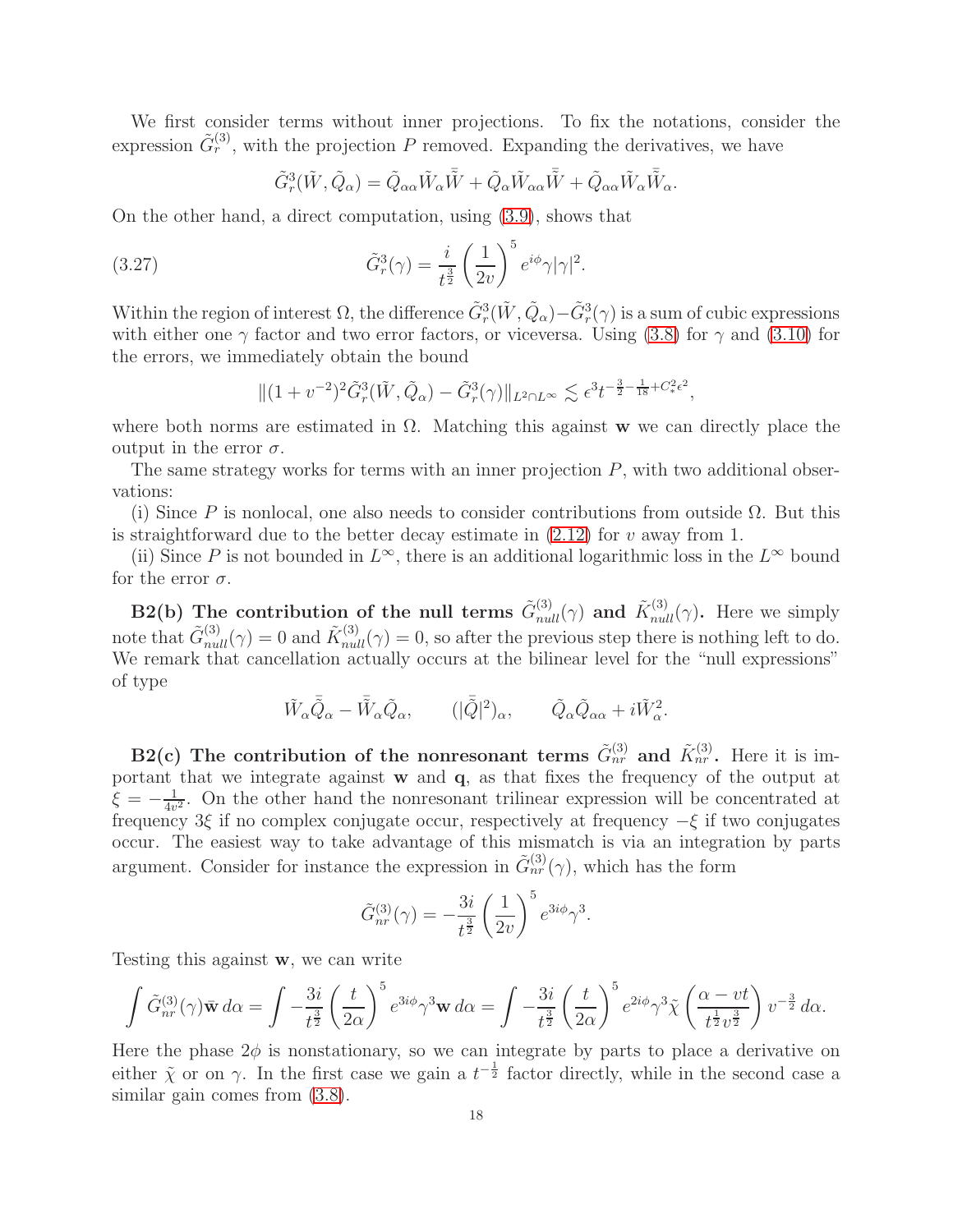B2(d) The contribution of the resonant term  $\tilde{G}^{(3)}_r(\gamma)$ . Given the expression [\(3.27\)](#page-17-0), all we need is to consider the integral

$$
I = \int \frac{i}{t^{\frac{3}{2}}} \left(\frac{t}{2\alpha}\right)^5 \gamma(t.\alpha/t) |\gamma(t,\alpha/t)|^2 e^{-i\phi} \bar{\mathbf{w}} \, d\alpha.
$$

Here  $e^{-i\phi}\bar{\mathbf{w}}$  has the form

$$
e^{-i\phi}\bar{\mathbf{w}} = \frac{1}{2}v^{-\frac{3}{2}}\chi\left(\frac{\alpha - vt}{t^{\frac{1}{2}}v^{\frac{3}{2}}}\right) + v^{-1}t^{-\frac{1}{2}}\tilde{\chi}\left(\frac{\alpha - vt}{t^{\frac{1}{2}}v^{\frac{3}{2}}}\right)
$$

with Schwartz functions  $\chi$  and  $\tilde{\chi}$  so that  $\int \chi = 1$ . We can freeze the coefficient  $\frac{t}{2\alpha}$  at  $\alpha = vt$ at the expense of modifying  $\tilde{\chi}$  to write

$$
I = \frac{i}{t^{\frac{3}{2}}}(2v)^{-5} \int \gamma(t. \alpha/t) |\gamma(t, \alpha/t)|^2 \left[ \frac{1}{2} v^{-\frac{3}{2}} \chi \left( \frac{\alpha - vt}{t^{\frac{1}{2}} v^{\frac{3}{2}}} \right) + v^{-1} t^{-\frac{1}{2}} \tilde{\chi} \left( \frac{\alpha - vt}{t^{\frac{1}{2}} v^{\frac{3}{2}}} \right) \right] d\alpha := J + \tilde{J}.
$$

The contribution  $\tilde{J}$  of the lower order term containing  $\tilde{\chi}$  is part of the error  $\sigma$ , and is estimated directly in  $L^2$  and  $L^\infty$  using the  $L^2$  and  $L^\infty$  bounds for  $|\gamma|^3$  derived from [\(3.8\)](#page-9-5).

For the contribution J of the main term containing  $\chi$  we freeze  $\gamma$  at the packet center to obtain the leading contribution:

$$
J = \frac{i}{2t}(2v)^{-5} \gamma(t, v) |\gamma(t, v)|^2 + J_1,
$$

where

$$
J_1 = \frac{i}{2t^{\frac{3}{2}}}(2v)^{-5} \int \left[ \gamma(t. \alpha/t) |\gamma(t, \alpha/t)|^2 - \gamma(t. v) |\gamma(t, v)|^2 \right] v^{-\frac{3}{2}} \chi\left(\frac{\alpha - vt}{t^{\frac{1}{2}} v^{\frac{3}{2}}}\right) d\alpha.
$$

We still need to bound the last integral in  $L^{\infty}$  and in  $L^{2}_{v}$ . For this we first use the estimates in [\(3.8\)](#page-9-5) to conclude that

$$
||v^{2}(1+v^{-2})^{5}\partial_{v}[\gamma(t,v)|\gamma(t,v)|^{2}]||_{L_{v}^{2}} \lesssim t^{C_{*}^{2}\epsilon^{2}}.
$$

Then, by the same argument as in the proof of [\(3.25\)](#page-13-1), we obtain

$$
||(1 + v^{-2})J_1||_{L^{\infty}} \lesssim t^{-\frac{5}{4} + C_*^2 \epsilon^2}, \qquad ||J_1||_{L^2_v} \lesssim t^{-\frac{3}{2} + C_*^2 \epsilon^2},
$$

which are more than sufficient in order to include  $J_1$  in the error term  $\sigma$ . Thus the proof of Proposition [3.3](#page-9-6) is concluded.

3.4. The asymptotic expansion of the solution. To construct the asymptotic profile Ψ we use the differential equation in Proposition [3.3](#page-9-6) for  $\gamma(t, v)$ . The inhomogeneous term  $\sigma(t, v)$  is estimated in  $L^{\infty}$  and  $L^{2}_{v}$  as showed in [\(3.12\)](#page-9-7). The differential equation for  $\gamma$  in [\(3.11\)](#page-9-2) can be explicitly solved in polar coordinates. Since  $\sigma(t, v)$  in uniformly integrable in time, it follows that for each v,  $\gamma(t, v)$  is well approximated at infinity by a solution to the unperturbed differential equation, in the sense that

<span id="page-18-0"></span>(3.28) 
$$
\gamma(t,v) = \Psi(v) e^{\frac{i}{2}(2v)^{-5} \ln t |\Psi(v)|^2} + O_{L^{\infty}}(\epsilon t^{-\frac{1}{18} + C_*^2 \epsilon^2}).
$$

Integrating the  $L_v^2$  part of [\(3.12\)](#page-9-7) leads to a similar  $L_v^2$  bound

<span id="page-18-1"></span>(3.29) 
$$
\gamma(t,v) = \Psi(v) e^{\frac{i}{2}(2v)^{-5} \ln t |\Psi(v)|^2} + O_{L^2_v}(\epsilon t^{-\frac{1}{18} + C_*^2 \epsilon^2}).
$$

Both of these relations are valid in  $\Omega$ , where we know that [\(3.8\)](#page-9-5) holds. Then from the two relations in [\(3.18\)](#page-11-2) we obtain the asymptotic expansions in [\(1.7\)](#page-4-2) within  $\Omega$  but for the normal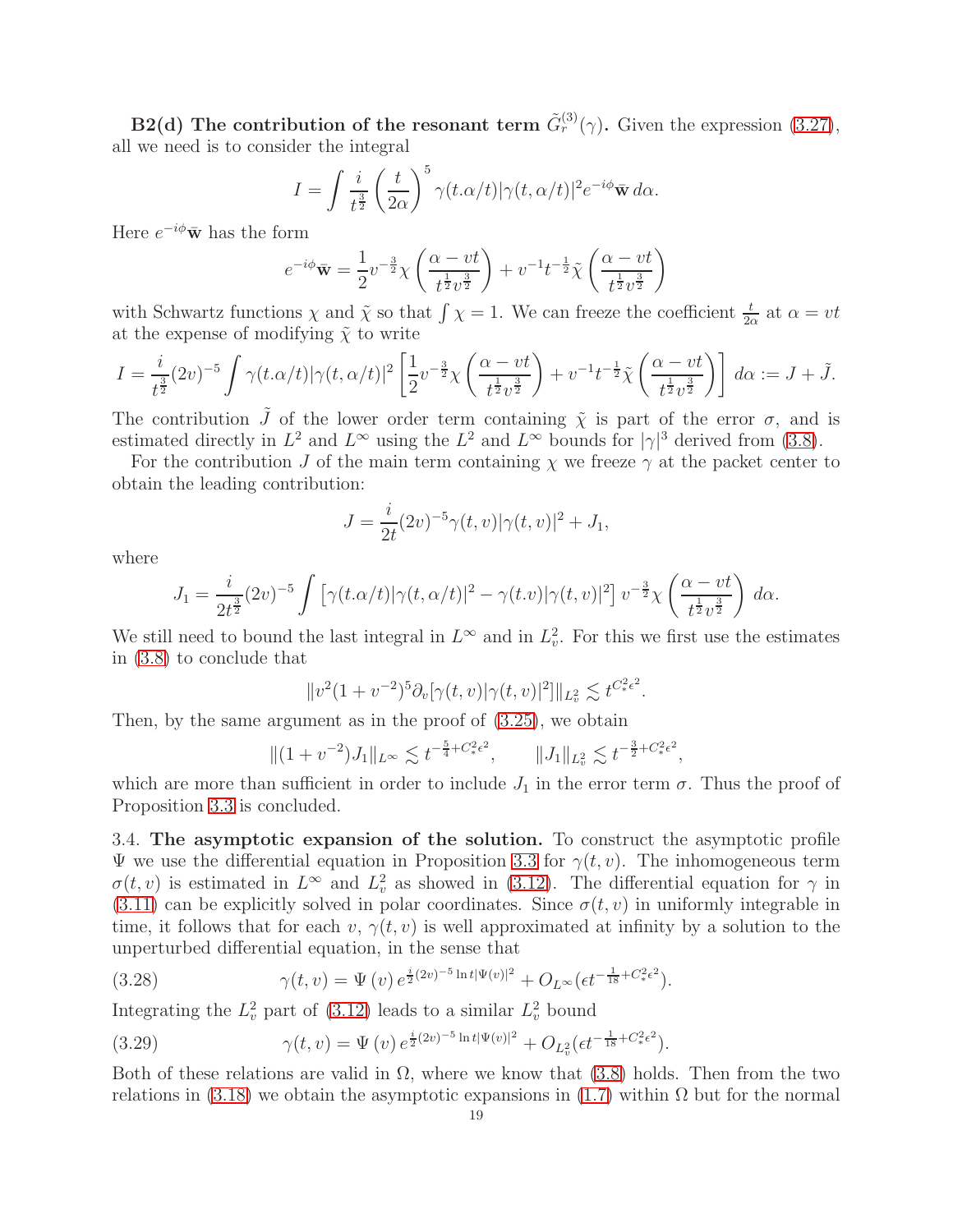form variables  $(\tilde{W}, \tilde{Q})$ . The transition to the original variables  $(W, Q)$  is straightforward in view of the expressions  $(2.6)$ , and the pointwise decay bounds for  $(W, Q)$ .

The next step is to establish the regularity of  $\Psi$ . On one hand, from [\(3.28\)](#page-18-0) and [\(3.29\)](#page-18-1) we get (within  $\Omega$ )

$$
\|\Psi(v) - \gamma(t, v)e^{-\frac{i}{2}(2v)^{-5}|\gamma(t, v)|^2 \log t} \|_{L_v^2 \cap L^\infty} \lesssim \epsilon t^{-\frac{1}{18} + C_*^2 \epsilon^2} \log t,
$$

while by [\(3.8\)](#page-9-5) we have the  $L_v^2$  bound

 $||(1 + v^{-2})^5 \gamma(t, v)e^{-\frac{i}{2}(2v)^{-5}|\gamma(t, v)|^2 \log t}||_{L^2_v} + ||v \partial_v[\gamma(t, v)e^{-\frac{i}{2}(2v)^{-5}|\gamma(t, v)|^2 \log t}]||_{L^2_v} \lesssim \epsilon t^{C^2_* \epsilon^2} \log t,$ 

and the  $L^{\infty}$  bound

$$
||v^{\frac{1}{2}}(1+v^{-2})^{\frac{5}{2}}\gamma(t,v)e^{-\frac{i}{2}(2v)^{-5}|\gamma(t,v)|^2\log t}||_{L^{\infty}} \lesssim \epsilon t^{C_*^2\epsilon^2}.
$$

As t increases, the range  $[t^{-\frac{1}{9}}, t^{\frac{1}{9}}]$  of |v| within  $\Omega$  increases to cover the entire  $\mathbb{R}^+$ . Hence, by interpolation we obtain that for large enough  $C_*$ ,  $\Psi$  has the regularity

(3.30) 
$$
\| |v|^{\frac{1}{2} - C_{*}^{2} \epsilon^{2}} (1 + v^{-2})^{\frac{5}{2} - C_{*}^{2} \epsilon^{2}} \Psi \|_{L^{\infty}} \lesssim \epsilon, \quad \| (1 + v^{-2})^{5 - C_{*}^{2} \epsilon^{2}} \Psi \|_{L^{2}_{v}} \lesssim \epsilon,
$$

$$
\| |v|^{1 - C_{*}^{2} \epsilon^{2}} \Psi \|_{H_{v}^{1 - C_{*}^{2} \epsilon^{2}}} \lesssim \epsilon.
$$

Finally, we can combine the pointwise bounds for  $\Psi$  with the pointwise bounds for  $(W, Q)$ to extend the error estimates in  $(1.7)$  to the exterior of  $\Omega$ .

#### **REFERENCES**

- <span id="page-19-3"></span>[1] T. Alazard, N. Burq and C. Zuily, On the Cauchy problem for gravity water waves, Preprint, 2012, http://arxiv.org/abs/1212.0626.
- <span id="page-19-4"></span>[2] T. Alazard, N. Burq and C. Zuily, On the water waves equations with surface tension, Duke Math. J., 158, no. 3, 2011, 413-499.
- <span id="page-19-1"></span>[3] T. Alazard, J.M. Delort, Global solutions and asymptotic behavior for two dimensional gravity water waves, *Preprint*, 2013.
- <span id="page-19-5"></span>[4] H. Christianson, V. Hur, G. Staffilani, Local smoothing effects for the water wave problem with surface tension, Comm. Partial Differential Equations, 35, 2010, 12, 2195-2252.
- <span id="page-19-6"></span>[5] D. Christodoulou, H. Lindblad, On the motion of the free surface of a liquid, Comm. Pure Appl. Math., 53(12), 2000, 1536-1602.
- <span id="page-19-7"></span>[6] R. R. Coifman and Y. Meyer, Le double commutateur, Analyse Harmonique d'Orsay, 1976
- [7] D. Coutand, S. Shkoller, Wellposedness of the free-surface incompressible Euler equations with or without surface tension. J. Am. Math. Soc., 20(3), 2007, 829-930.
- <span id="page-19-8"></span>[8] D. Lannes, Well-posedness of the water-wave equations. J. Am. Math. Soc., 18, 2005, 605-654.
- [9] A. I. Dyachenko, E. A. Kuznetsov, M. D. Spector, and V. E. Zakharov, Analytical description of the free surface dynamics of an ideal fluid (canonical formalism and conformal mapping),Phys Lett A, 221, 1996, 73-79.
- [10] J. K. Hunter, M. Ifrim, Enhanced lifespan of smooth solutions of a Burgers-Hilbert equation, SIAM Journal on Mathematical Analysis, Volume 44, Issue 3, 2012, 1279-2235.
- <span id="page-19-0"></span>[11] J. K. Hunter, M. Ifrim, and D. Tataru, Two dimensional water waves in holomorphic coordinates, Preprint, 2014
- <span id="page-19-10"></span>[12] M. Ifrim and D.Tataru, Global bounds for the cubic nonlinear Schrödinger equation (NLS) in one space dimension, Preprint, 2014
- <span id="page-19-9"></span>[13] J. K. Hunter, M. Ifrim, D. Tataru, and T. K. Wong, Long time solutions for a Burgers-Hilbert equation via a modified energy method, Proceedings of the AMS, 2013
- <span id="page-19-2"></span>[14] A. D. Ionescu and F. Pusateri, Global solutions for the gravity water waves system in 2D, Preprint, 2013,http://arxiv.org/pdf/1303.5357.pdf.